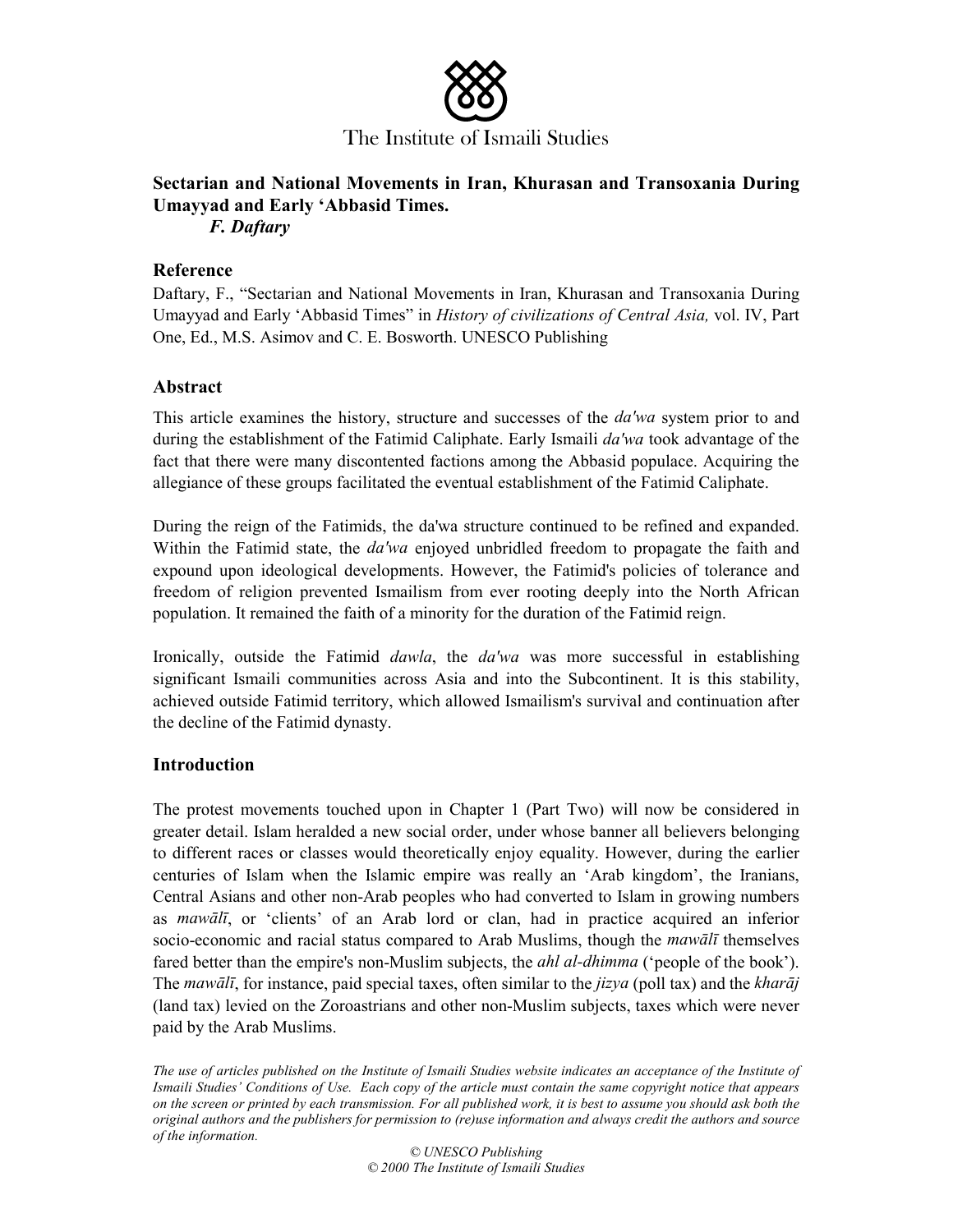

From an early date, the stage was thus set for prolonged antagonism between the Arab rulers and their Iranian and other non-Arab subjects in the eastern Islamic lands. Indeed, the superficially Islamized peoples of the Iranian lands - especially in the remote eastern provinces of Khurasan and Transoxania (called by the early Arab geographers and historians, *Ma wara' al-nahr*, or 'the land beyond the river [Oxus]'), situated far from the caliphal centres of power in Syria and Iraq - did not submit readily to Arab rule or even to Islam for quite some time. Different religio-political currents of thought and sectarian movements, often leading to popular insurrections, persisted until the early 'Abbasid and later times in Central Asia, Khurasan and other regions of the Iranian lands. They all expressed opposition to the established caliphate, while many of the region's movements manifested anti-Arab or even anti-Islamic sentiment, rooted in Zoroastrianism, Mazdakism and other Iranian traditions.

## **The Kharijite movement**

It was under such circumstances that Kharijism found some early following in Iran. More importantly, the Iranian lands lent support to the 'Alid cause and to Shi'ism, which had itself originated as an Arab party opposed to the established caliphate. All the major branches of the Shi'ites, namely the Kaysaniyya, Imamiyya, Zaydiyya and Isma'iliyya, had acquired communities of followers by the ninth century in different parts of the Iranian lands. Other sectarian groups, engaging in armed revolts, were specific to Transoxania, Khurasan, Azerbaijan and a few other areas of Iran. The doctrines of these rather obscure groups, designated generically as the Khurramiyya, were based on syncretistic currents of thought which aimed to amalgamate indigenous Iranian religious traditions with aspects of Islamic teaching, while these Khurrami groups basically remained anti-Arab and anti-Muslim. The activities of many of these insurrectional groups, frequently supported by the peasantry, were also rooted in specific socio-economic grievances of the villages and the smallholders against the *dihqns* (large landowners) who had assimilated themselves more readiiy into the new Arabo-Islamic system, and often acted as the provincial caliphal agents as well. From the second half of the ninth century, when the 'Abbasids began to lose their firm central control over the outlying lands of the caliphate, Iranian 'national' sentiment (if this rather modern concept may be applied in a medieval Islamic context) found more successful channels of expression in the activities of certain dynasties, starting with the Saffrarids, which successfully challenged the hegemony of the 'Abbasids and began to reassert Iranian identity and culture, especially in the Samanid period (see below).

There is little reliable information on most of these sectarian and revolutionary movements, mainly because very few contemporary sources, including the genuine literatures of the sectarians themselves, have survived from this early formative period in Islam. The later Muslim authors, including the historians and the early heresiographers such as al-Ash<sup>s</sup>ari (d. 935), a1-Baghdādi (d. 1037) and Ibn Hazm (d. 1064), who wrote about several aspects of these religio-political movements, were mostly Sunnis defending the legitimacy of the historical caliphate and the orthodoxy of Sunni Islam. As a result, they treated all of these opposition movements ,as heterodoxies or heresies. On the other hand, al-Nawbakhtū and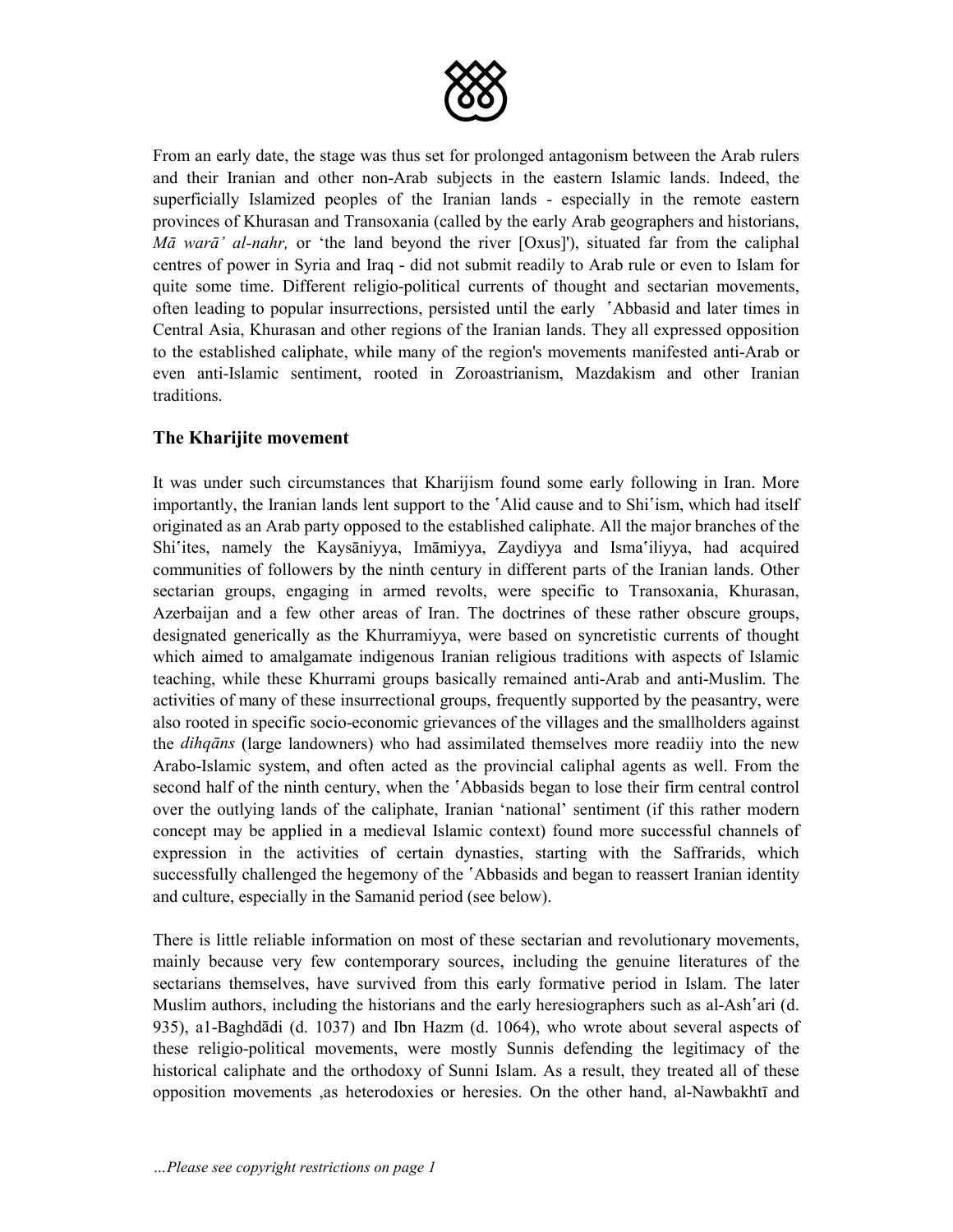

al-Qummi, the earliest Shi<sup>s</sup>ite heresiographers who wrote during the final decades of the ninth century and were better informed than the Sunni authors about the internal divisions of Shi<sup>s</sup>ism, belonged to the Imami branch and as such were inclined to misrepresent or refute the claims of the other Shi<sup>s</sup>ite groups. Indeed, these groups and movements have to be studied mainly on the basis of hostile and ill-informed sources, which freely attribute strange extremist ideas and antinomian practices to the sectarians. As a result, some of the teachings of these sectarians, especially the doctrines of the Khurrami groups, may never be clarified. There are also disagreements among contemporary scholars regarding the precise social composition and economic bases of some of these sectarian movements, though much progress has been made in recent times. It is with these reservations in mind that we shall now take a closer look at the major sectarian movements of the Iranian lands, especially Khurasan, and Transoxania during the late Umayyad and early 'Abbasid periods.

Kharijism, the first schismatic movement in Islam, originated in Iraq in connection with the prolonged conflict between 'Alī b. Abi Tālib (656-61) and Mu'āwiya (661-80). The Kharijite rebels formed a separate Muslim community and stressed Islamic egalitarianism in their doctrinal position, holding that any Muslim believer who was morally and religiously meritorious, including even a black slave, could be elected as the imam, or leader, of the Muslim community. The egalitarianism of the Kharijites proved particularly appealing to the Persian and other *mawali*. Indeed, some of the anti-Arab sentiment of the Iranians found expression in their revolutionary movement, which was also opposed to the caliphates of the Umayyads and âAbbasids. The fundamentalist Kharijite insistence on the correct Islamic conduct, however, led to a pronounced factionalism within the Kharijite community itself, resulting in numerous Kharijite branches and sub-sects.

From early Umayyad times, Iraqi Kharijites bean to seek refuge in Persia, spreading their doctrines in different regions of the Iranian lands, especially in Sistan where Kharijism remained the main sectarian movement for quite some time.<sup>1</sup> By the second civil war, Kharijism had become firmly established in Persia, where different Kharijite communities embarked on a prolonged programme of anti-caliphal insurrectional activities.

Initially, Kharijism in the Iranian lands was primarily related to the activities of the most radical Azariga branch of the movement. The Azariga, who held that the killing of the women and children of non-Kharijite Muslims was licit, had established several communities in Fars and Kerman as early as 686. Later, the Kharijite movement was reorganized in Iran by Ibn Ajarrad, who may have been from Balkh. Little is known about the activities of Ibn Ajarrad, who founded the Ajārida branch of Kharijism. Heresiographers name some fifteen sub-sects of the Ajrida, which were specific to Iran and were more moderate in their views and policies than the Azāriqa.<sup>2</sup> The various Ajārida sub-sects were particularly active, from 724, in Sistan and other eastern regions, where this form of Kharijism acquired some indigenous foundations. The Tha'aliba, one of the major sub-sects of the Ajarida, contributed to the revolutionary turmoil of Khurasan during the late Umayyad period, also lending temporary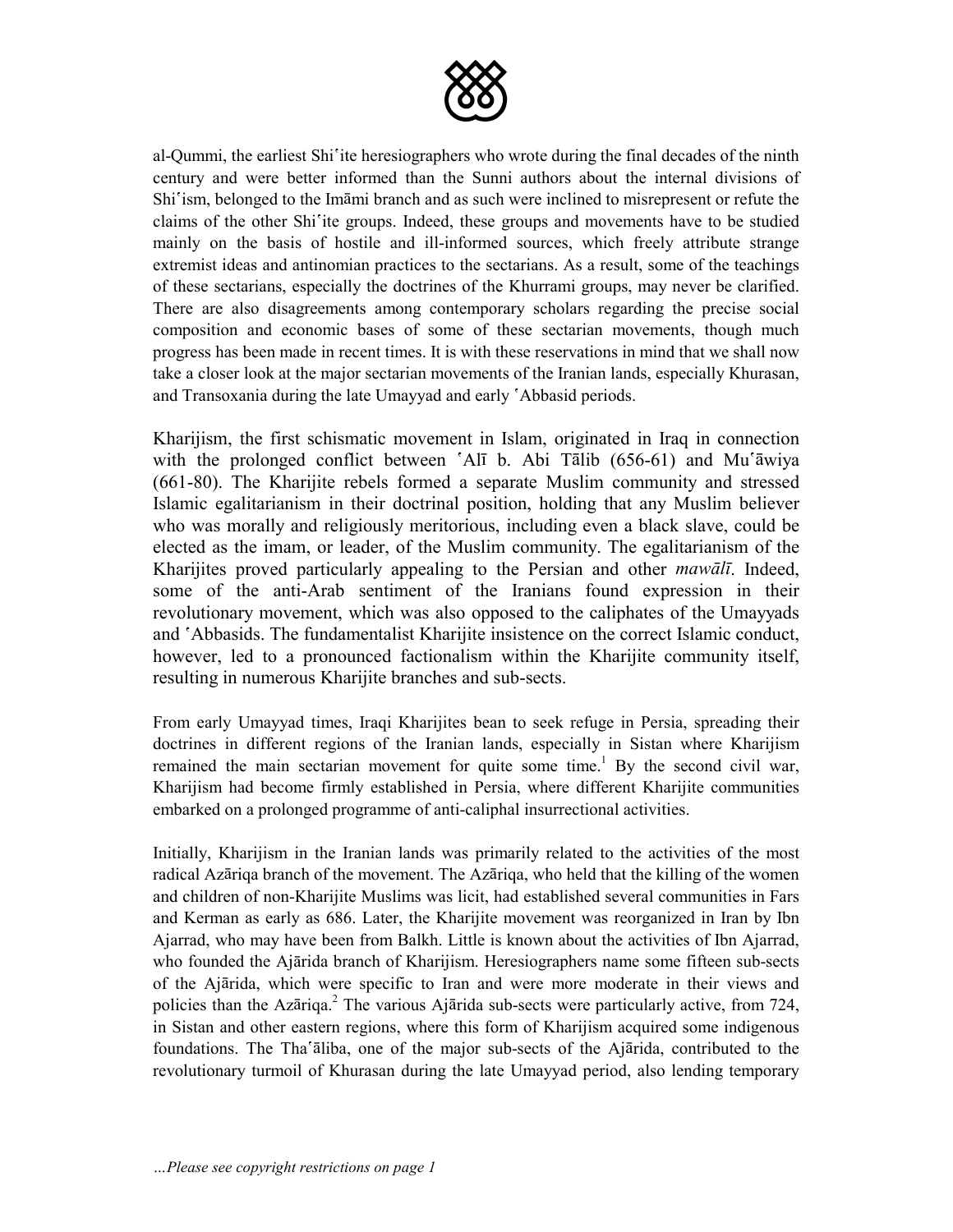

support there to Abū Muslim.<sup>3</sup> Subsequently, several Tha'āliba splinter groups survived for some time in and around Juzjan.

In the meantime, Sistan had continued to be the main Kharijite stronghold of the Ajārida in eastern Persia. It was in Sistan that in 795 the major Kharijite revolt of Hamza b.  $\overline{A}$ dharak (or 'Abd Allāh) al-Khārijī unfolded.<sup>4</sup> Hamza, the descendant of a noble Persian *dihqān* and the founder of the Hamziyya sub-sect of the Ajarida, started his rebellious activities in Zarang, the capital of Sistan. Responding to the financial grievances of the Sistani villagers, Hamza successfully urged them not to pay the *kharaj* and other taxes due to the *Abbasid caliph*; he also had a number of caliphal tax-collectors killed in the region. Hamza mobilized his followers into a large army and conducted anti- $\Delta$ bbasid raids for some thirty years until his death in 828.

Hamza al-Khārijī was succeeded by others in the leadership of his movement. The Hamziyya and other Ajārida sub-sects continued their rebellious activities in eastern Persia until around the middle of the ninth century, when Ya<sup>s</sup>qūb b. Layth and his successor in the Saffarid dynasty broke the military power of the Kharijite rebels and ended their importance as a sectarian movement. Nevertheless, scattered Kharijite communities survived for about a century longer in Sistan, Khurasan and other eastern Iranian lands. The Ibadiyya representing the moderate branch of Kharijism, which eventually found its 1argest popular following in eastern Arabia and among the Berbers of North Africa - also acquired some support in the east, mainly in Khurasan, during the late Umayyad and early 'Abbasid periods. However, these early Ibadi groups of the Iranian lands were oriented, unlike the Ajarida, towards Iraq; and they do not seem to have been involved in any rebellious activities.

#### **Currents of Shiâism: the Kaysniyya and the Hshimiyya**

Of the various religio-political opposition movements in Islam, Shi'ism produced the most lasting impact on the sectarian topography of the Persian lands, although the supremacy of Sunni orthodoxy remained effectively unchallenged there through the 'Abbasid and later times. Shi<sup>s</sup>ism originated as an Arab party  $(sh\bar{a}a)$  opposed to the established caliphate. It upheld the rights of the Prophet's cousin and son-in-law,  $\Delta \Pi$  b. Abi Talib, and then mainly those of the âAlid members of the Prophet's family (*ahl al-bayt*), to the leadership of the Muslim community. Representing a unified and exclusively Arab party during its first half century, Shi'ism entered a new phase of its formative period with the Kufan revolt of al-Mukhtār, which was launched in 685 on behalf of  $\Delta$ 11<sup> $\gamma$ </sup>s son Muhammad b. al-Hanafiyya. al-Mukhtār's proclamation of this 'Alid as the Mahdi (the divinely guided saviour imam who would establish justice on earth and deliver the oppressed from injustice) proved very appealing to the discontented *mawalt*, who were drawn in increasing numbers into the Shi'ite movement. The *mawalt*, especially the early *ghulat* (extremists) among them, introduced many ideas rooted in their Irano-Zoroastrian and other non-Islamic traditions into Shi'ism, which left a lasting imprint on the movement's doctrinal development.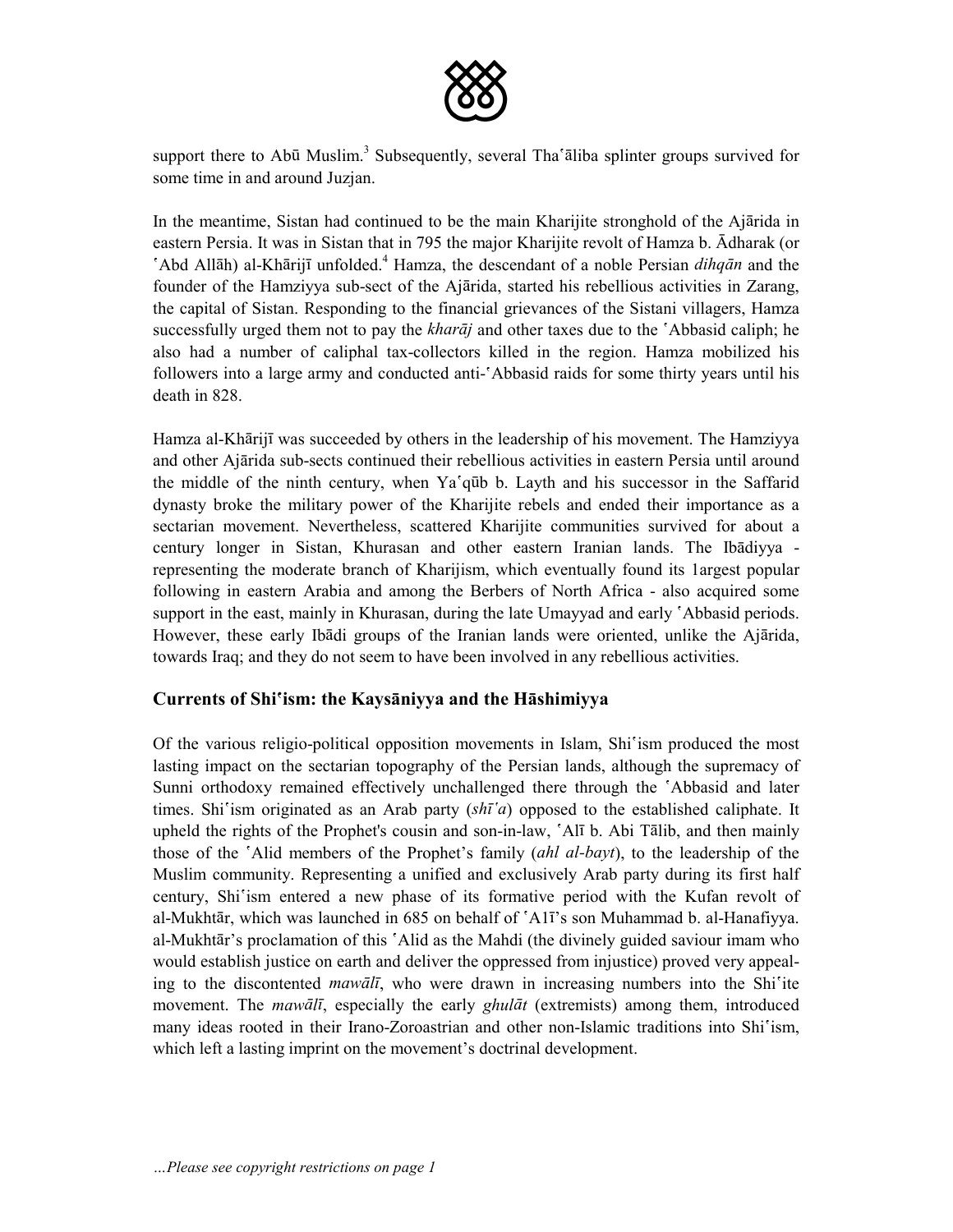

The Shi<sup>s</sup>ite movement of al-Mukht<del>ar, which survived him and the demise</del> of his revolt in 687, became generally known as the Kaysaniyya, accounting for the overwhelming majority of the Shi<sup>s</sup>ites until the success of the *`Abbasid revolution*. When Ibn al-Hanafiyya died in 700, the Kaysniyya split into several groups, each having its own imam and developing its own doctrines. The bulk of the Kaysaniyya now acknowledged the imamate of Abū Hashim  $\Delta$ bd Allāh, the eldest son of Ibn al-Hanafiyya. This Kaysāni majoritarian sub-sect, known as the Hāshimiyya, was the earliest Shi<sup>s</sup>ite group whose teachings and revolutionary stance were disseminated in Persia, especially in Khurasan where it found adherents among the province's *mawālī* as well as Arab settlers.

On Abū Hāshim's death, the Hāshimiyya themselves split into several groups. Two of these groups had a major impact on the Iranian lands. One of the main factions of the Hshimiyya recognized the imamate of `Abd Allāh b. Mu`āwiya, a great-grandson of `Alī's brother, Ja`far b. Abi Tālib. Ibn Mu'āwiya acquired many followers in the western and southern parts of Persia after the collapse of his Kufan revolt in 744. Receiving broad popular support from the Persian *malawi*, Kharijites and other groups, Ibn Mu'āwiya established himself at Istakhr, from where he ruled for a few years over Fars and other parts of Persia. Ibn Mu'āwiya was eventually defeated by the Umayyads in 748; he then sought refuge in Khurasan and was killed in Abū Muslim's prison. $5$ 

The sectarian followers of Ibn Mu'āwiya, known as the Harbiyya and later as the Janāhiyya, expounded many extremist and gnostic ideas, which have been attributed mainly to one 'Abd Allh b. al-Harb. The heresiographers, indeed, ascribe a prominent role to this enigmatic personality for introducing some key doctrines into Kaysani thought, including the pre-existence of souls as shadows (*azilla*), the transmigration of souls (*tansukh al-arwh*) and a cyclical history of eras (*adwr*) and aeons (*akwr*). Some of the ideas of the Harbiyya-Janāhiyya were adopted by other early Shi'ite *ghulāt* groups, and they were also expounded by some of the Khuramiyya groups. $6$  It is indeed possible that the Harbiyya-Janāhiyya supporters of Ibn Mu'āwiya in western Iran may have been partially recruited from among the local neo-Mazdakites, who provided the backbone of the Khurramiyya movement in the Iranian lands.

In the meantime, the main faction of the Hashimiyya had recognized the *Abbasid* Muhammad b.  $\hat{A}$ l $\hat{A}$ , the great-grandson of the Prophet's uncle al- $\hat{A}$ bbās, as Abū Hāshim's successor to the imamate. They held that Abū Hashim had personally bequeathed his rights to the imamate to this <sup>\*</sup>Abbasid relative. In this way, the <sup>\*</sup>Abbasids inherited the party and the propaganda organization of the Hshimiyya, which became the main instrument of the âAbbasid movement, and eventually of the overthrow of the Umayyads. The Hāshimiyya-'Abbasiyya party, too, influenced the syncretic doctrines of the Iranian Khurramiyya, while the murder of Abū Muslim in 755 sparked off a long period of insurrectional activity by a host of Khurrami groups in Transoxania, Khurasan and other Iranian Lands.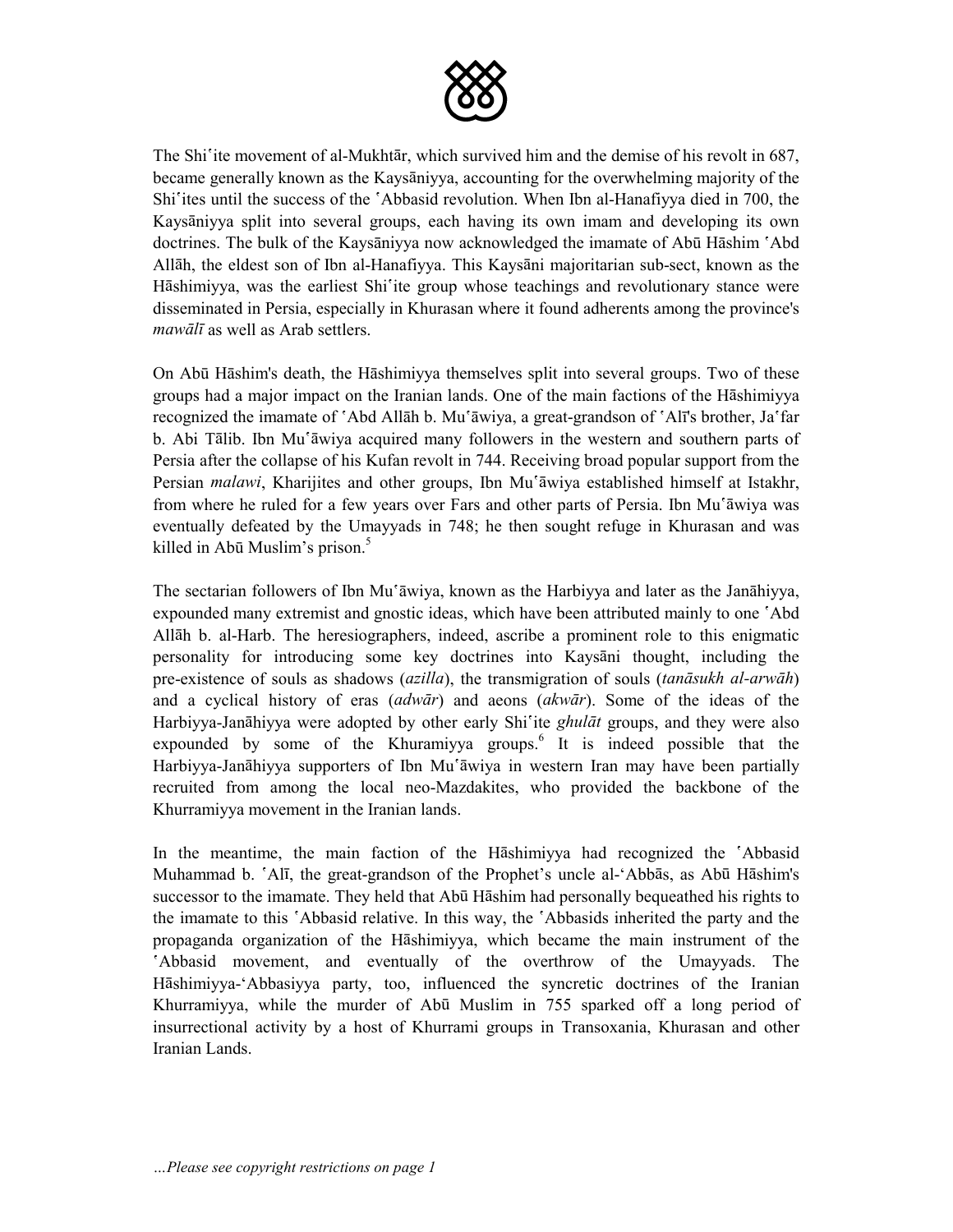

# **Heterodox Muslim and neo-Mazdakite movements: a1-Muqannaâ, Bbak, and others**

A few obscure sectarian movements, with possible Khurramiyya connections, sprang up in Khurasan in the milieu of the early *`Abbasid da'wa* (missionary movement) during the final decades of the Umayyad period. Around 729 a *da*<sup> $\tau$ </sup> (propagandist) named <sup>'</sup>Ammar b. Yazid and nicknamed Khidash was sent to Nishapur and Merv to head a new 'Abbasid *da'wa* organization in Khurasan. Khidash expounded extremist doctrines and was eventually repudiated by the 'Abbasid imam, Muhammad b. 'Alī; he was arrested and executed in 736. However, Khidāsh had acquired followers of his own, known as the Khidāshiyya, who held that the imamate had passed to him from the time of his repudiation by the *Abbasids*; they also denied Khidsh's death. Some heresiographers report that Khidsh taught the doctrines of the Khurramiyya and also permitted promiscuity; and they, in fact, identify the Khidāshiyya with the Khurramiyya of Khurasan.<sup>7</sup> The matter is unclear, but it is possible that some of the Khidshiyya may have been recruited from among the neo-Mazdakites of Khurasan.

There also appeared at this time the movement of Bihfarid the Magian, who was a native of Zuzan and had a Zoroastrian background. Setting himself up, possibly as a new prophet, at Khwaf to the south of Nishapur, Bihfarid rejected many of the practices of his contemporary Zoroastrians and preached syncretistic doctrines based on a type of 'reformed' Zoroastrianism and on certain aspects of Islam. He also revived Persian, and the sources attribute a book to him written in that language. His ideas and social programmes proved attractive to the peasantry, who rallied to his side, enabling Bihfarid to launch a revolt around 747 in northern Khurasan. Bihfarid's innovative ideas soon became intolerable to the leaders of the traditional Zoroastrian establishment, who complained about his heresy to Abū Muslim. They emphasized that Bihatarid was destroying both Zoroastrianism and Islam. Abū Muslim had Bihfarid captured in the mountains of Badhghis and brought to Nishapur, where he and many of his followers, known as the Bihfaridiyya, were put to death in 749. However, the Bihfaridiyya, who continued to expect Bihfarid's return, survived in Khurasan until at least the end of the tenth century.<sup>8</sup>

It was Abū Muslim al-Khurāsāni himself who had the greatest influence on a number of sects and their rebellions in the Persian lands which can be designated specifically as Khurramiyya or Khurramdiniyya. It did not take the 'Abbasids long after their victory to disclaim all connections with their Shi<sup>s</sup>ite and extremist Kaysani (Hashimiyya-'Abbasiyya) antecedents. Indeed, soon after establishing their own caliphate in 749, the 'Abbasids became upholders of Sunni orthodoxy, persecuting the Shi'ites and their 'Alid leaders. They also turned against those *dâ¯s* and revolutionary commanders who had brought them to power, including especially Abū Muslim, the founder of the Khurasanian army and the chief architect of the Abbasid victory. The treacherous murder of Abū Muslim in 755, on the orders of the caliph al-Mansūr, provided a unique impetus for the religio-political activities of a number of syncretic Khurrami sects.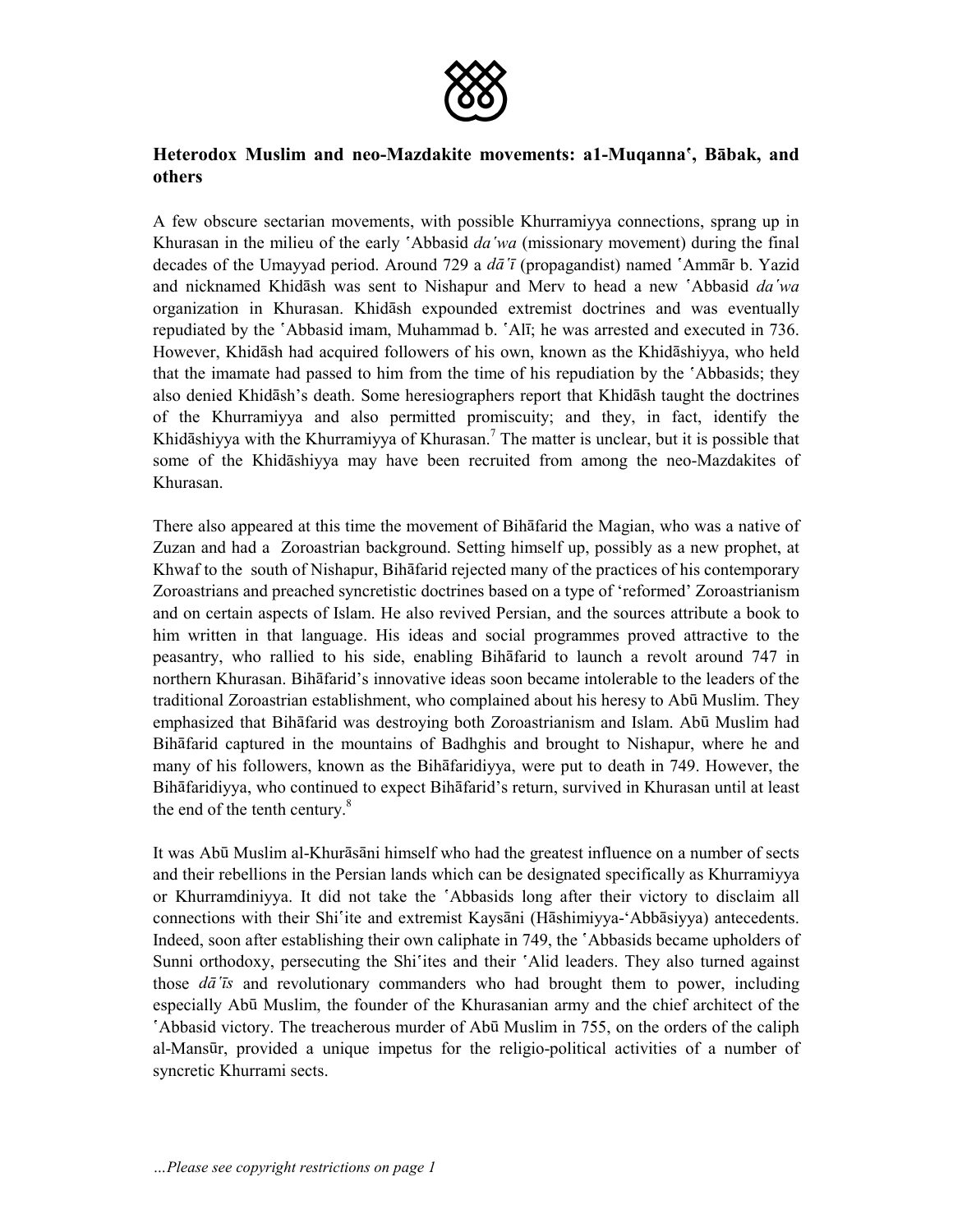

Many aspects of these Khurrami sects and their rebellious activities, which unfolded during early 'Abbasid times in many parts of the Persian lands and in Transoxania, remain shrouded in obscurity. However, modern scholarship has generally corroborated the medieval Muslim authors' identification of the Khurramiyya of early Islamic times with the neo-Mazdakites these were the remnants of the earlier Mazdakiyya who had supported the socio-religious revolutionary movement of Mazdak for reforming Zoroastrianism in Sasanian Iran during the reign of Kavad (488-551).

By early  $\Delta$ bbasid times, there were still many Zoroastrian and neo-Mazdakite communities scattered throughout many parts of Central Asia and the Iranian lands, especially in the inaccessible mountain regions and the countryside of Khurasan, Tabaristan and Azerbaijan. A common feature of these dissident religious groups, comprised mainly of the peasantry and the lower social strata, was their anti-Arab feeling of Iranian 'national' sentiment. Thus they provided a suitable recruiting ground for all types of popular protest movements; and they were particularly recruited into the conglomeration of religio-political sects known as the Khurramiyya. The Khurrami groups were also receptive to syncretistic influences; and, in Islamic Iran and Central Asia, they were especially influenced by certain extremist and messianic doctrines caught by the Shi<sup>n</sup>ite *ghulāt* belonging to the Harbiyya-Janāhiyya and Hāshimiyya-'Abbāsiyya parties of the Kaysāniyya. As a result, Islamic teachings of an extremist nature came to be fused with Iranian dualistic traditions and anti-Arab motifs, giving the Khurramiyya sectarian movement its distinctive (Irano-Islamic) syncretic nature. The protests of the Khurrami groups, which resisted assimilation into Sunni Islam, were also rooted in conflicts of class interests and in economic difficulties. The sectarians had particular grievances against the existing tax system, especially the assessment and collection of land taxes, as well as the local landowning class of *dihqns* who had assimilated more readily into the emerging Arabo-Islamic socio-economic system of the caliphate and often shared many of the privileges of the ruling class.

The widest allegiance among the (neo-Mazdakite) Khurrami communities of the Iranian lands and Transoxania was gained by Abū Muslim. He acquired followers of his own, known as the Abū Muslimiyya or Muslimiyya, who split into several groups over time. Abū Muslim evidently gained numerous neo-Mazdakite adherents during his lifetime; and many heresiographers indeed identify the Khurramiyya with the Abū Muslimiyya, who recognized Abū Muslim as their imam, prophet, or even an incarnation of the divine spirit. As the symbol of Iranian self-assertion against Arab domination, Abū Muslim became the figurehead of the Khurramiyya and his murder led to extended Khurrami revolts.<sup>9</sup>

Khurasan was the first region of Khurrami revolts after Abū Muslim's murder; these revolts frequently involved the idea of avenging Abū Muslim's death. Some of the Abū Muslimiyya-Khurramiyya there now denied that their leader was dead and began to expect his return to establish justice in the world. Others affirmed his death and held that the imamate had now passed from Abū Muslim to his daughter Fātima. Later, Fātima's son Mutathar came to be recognized as the imam and Mahdi by some of the Khurramiyya. In 755 the Zoroastrian Sunbādh (Sindbad), a former associate of Abū Muslim, launched the first of these popular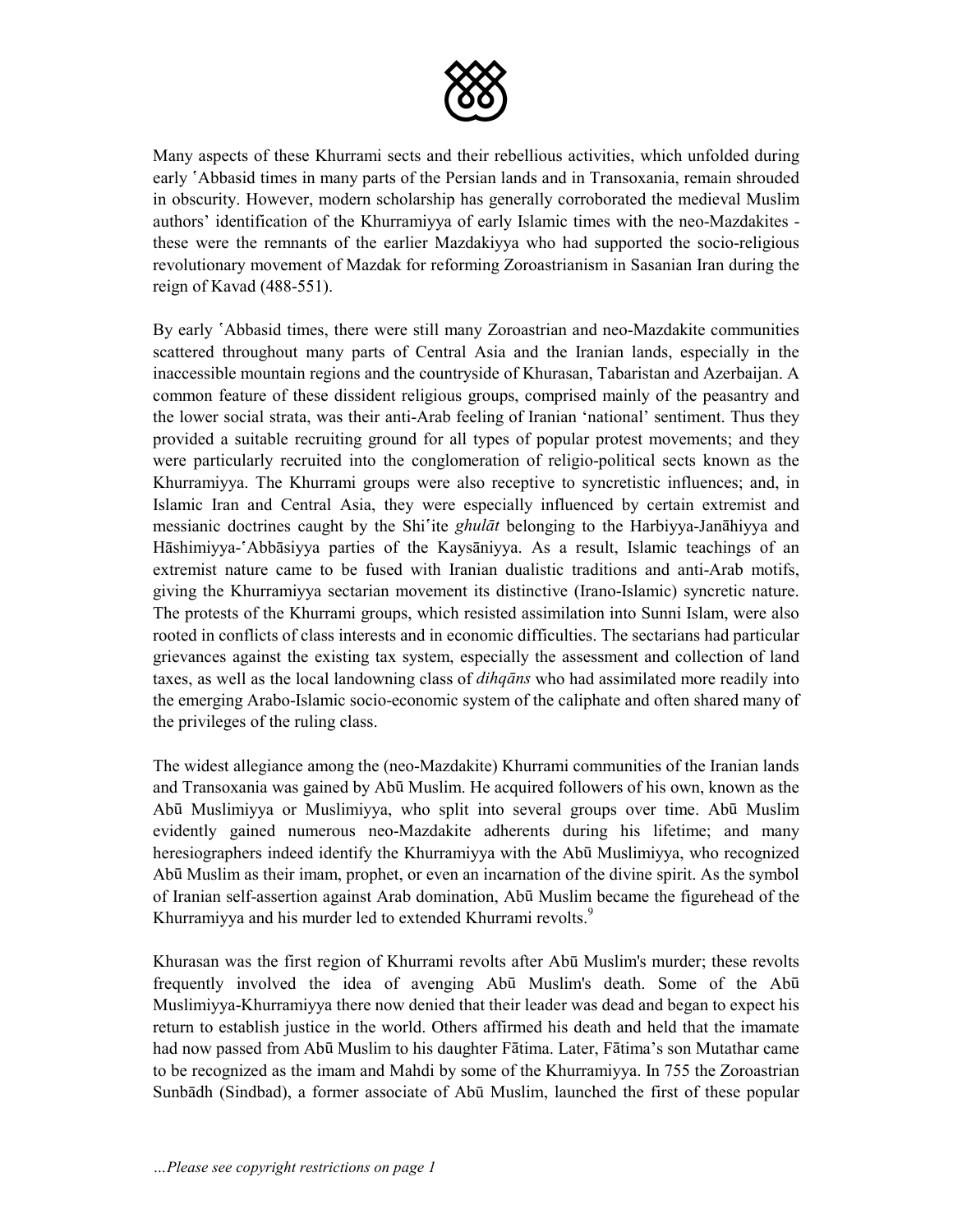

Khurrami revolts against the 'Abbasids, as reported by many Muslim historians. Sunbādh led an army of Khurrami rebels from his base at Nishapur to Rayy, where his following increased substantially. He also received some support in Qumis and the Tabaristan highlands. This rebellion was suppressed after seventy days by an 'Abbasid army, but the Sunbādhiyya movement survived for some time.

According to the later Seljuq author Nizām al-Mulk, the Sunbādhiyya comprised Mazdakites, Zoroastrians and Shi'ites. He also implausibly reports that Sunbādh aimed to destroy the Ka'ba. The sources attribute various anti-Islamic and anti-Arab motives to Sunbadh, who evidently predicted the end of the Arab empire, also holding that Abū Muslim would return together with Mazdak and the Mahdi. Sunbādh's revolt and movement, based on religious syncretism and the anti-Arab sentiment of the Iranians and receiving the popular support of the peasantry, set the basic pattern for the activities of other Khurrami groups.

From early on, Khurrami rebellious activities and syncretic doctrines spread from Khurasan to Transoeania. Is'haq the Turk, who may have been one of Abū Muslim's  $d\vec{a}$  *is* operating among the Central Asian Turks, was the leader of the first of such sectarian movements in Transoxania which, like that of Sunbādh, bore the twin label of Abū Muslimiyya and Khurramiyya. He, too, predicted the return of both Abū Muslim and Zoroaster, and used religious syncretism to unify disparate anti- $\Delta$ bbasid groups. Subsequently, Is'h $\bar{a}q$ 's movement acquired a militant character in Central Asia under the leadership of one **Barāzhanda** 

Around the year 766 another anti- $\Delta$ bbasid revolt of a sectarian nature, with obscure religious motives started on the eastern fringes of Khurasan. Led by one Ustādhsis (Ustādh Sis), who may have claimed prophethood, the revolt received its main support from the villagers. From its initial base in the mountainous district of Badhghis (now in north-western Afghanistan), where Ustādhsis was joined by some of the Bihāfaridiyya, the insurrection spread rapidly to the regions of Herat and Sistan, receiving further reinforcement from the Sistan Kharijites. This revolt was repressed after a few years by the veteran 'Abbasid general Khazim b. Khuzayma, who killed some 70,000 of the rebels. Ustadhsis himself was captured in the mountains of Badhghis and sent to Baghdad, where he was executed on al-Mansūr's order.

The most famous of these early anti- $\Delta$ bbasid movements of the Khurramiyya in Khurasan and Transoxania was that of al-Muqanna<sup>s</sup>, whose followers were commonly designated as the 'wearers of white' (see above, Chapter 1, Part Two). The fullest account of al-Muqanna' and his movement was given by Narshakhi, the renowned local historian of Bukhara. Suffice it to say that all the doctrines attributed to al-Muqanna<sup>s</sup> by the heresiographers and other Muslim authors (of course, these are universally hostile to him) are generally anti-Islamic. According to al-Birūni, al-Muqanna<sup>s</sup> even enjoined his followers to observe the laws and institutions of Mazdak. The movement of al-Muqanna<sup>s</sup> survived in Transoxania after the suppression of his revolt in 779, and the Mubayyida continued to await the return of al-Muqanna<sup>s</sup> until the twelfth century.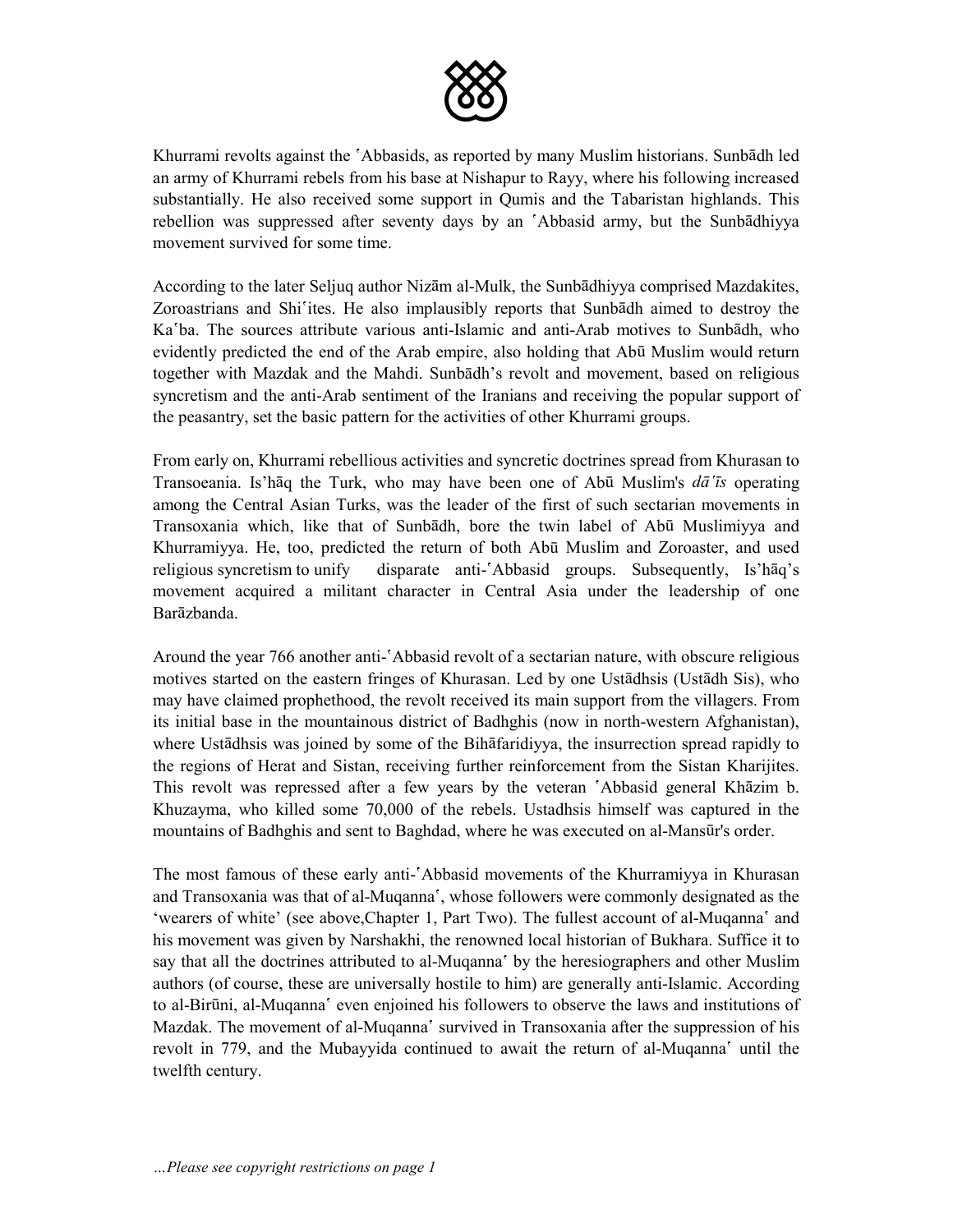

The Khurramiyya movement had adherents in other parts of the Iranian lands, outside Khurasan and Transoxania. In 778 the neo-Mazdakite Muhammira, or 'wearers of red', of Gurgan revolted, in alliance with the local Khurrami supporters of Abū Muslim, claiming that Abū Muslim was still alive. Led by a grandson of Abū Muslim, they advanced as far as Rayy before the rebellion was suppressed by an army dispatched by the governor of Tabaristan. Later, in the reign of Hārūn al-Rashid (786-809), the Khurramiyya launched insurrections in Isfahan and other localities in central Persia.

The activities of the Khurramiyya reached their peak in the movement of Babak al-Khurrami, whose procracted rebellion based in north-western Iran seriously threatened the stability of the 'Abbasid caliphate. As the leader of the Khurramiyya of Azerbaijan, succeeding Jāwidan b. Shahrak, Bābak consolidated his position in the mountainous district of Bādhdh, which served as his headquarters. Babak then mobilized his largely rural Khurrami following into a formidable fighting force and started his revolt around the year 316. This revolt, lasting for more than twenty years, soon spread from Azerbaijan to the western and central parts of Iran. Numerous 'Abbasid campaigns against Bābak proved futile, until success was attained by the general Afshin, appointed for this purpose in 835 as governor of Azerbaijan by the caliph al-Muʿtasim (833-42). In 837 Afshin finally seized Bābak's fortress of Bādhdh and repressed the rebellion. Babak himself was captured soon afterwards and sent to Samarra, where he was executed with extreme cruelty in 838. Little reliable information is available on Babak's specific teachings, which were allegedly anti-Arab and anti-Islamic. Some of the sources even report that Bābak, too, was expected to restore the religion of Mazdak.<sup>10</sup> Scattered groups of the Bābakiyya survived, awaiting Bābak's return, until after the tenth century.

Bābak's rebellion was followed, in 839, by that of the Oarinid ruler of Tabaristan, Māzyār, a recent convert to Islam. Muslim sources accuse Māzyār of reverting to Zoroastrianism and of conspiring with Babak against Islam, while al-Baghdadī states that his rebel followers, the Māzyāriyya, constitute a major branch of the Khurramiyya. However, Māzyār's anti-'Abbasid rebellion developed out of his financial conflicts with 'Abd Allah b. Tahir, the Tahirid governor of the east, although in his rebellious activities Mazyar relied increasingly on the support of the local Zoroastrian and neo-Mazdakite peasantry. Mazyar was defeated by the Tahirids and was then executed at Samarra in 840. Soon afterwards, Afshin, too, was accused of anti-Islamic and treacherous activities and was put to death on the order of al-Mu'tasim. The Muslim sources unjustifiably depict Babak, Mazyar and Afshin as the joint protagonists of a grand anti-Arab conspiracy.

#### **The later development of Shiâism: the Twelvers, the Zaydis and the Ismaâilis**

Even after the failure of the major Khurrami revolts of early 'Abbasid times, scattered Khurrami communities engaging in lesser and sporadic insurrections survived until later âAbbasid times in various parts of Iran, especially in Azerbaijan, Tabaristan and Khurasan. It is possible that, during the ninth century, some of the Khurramiyya joined the revolutionary movement of the Ismaâilis, particularly in Khurasan and Transoxania. Despite the claims of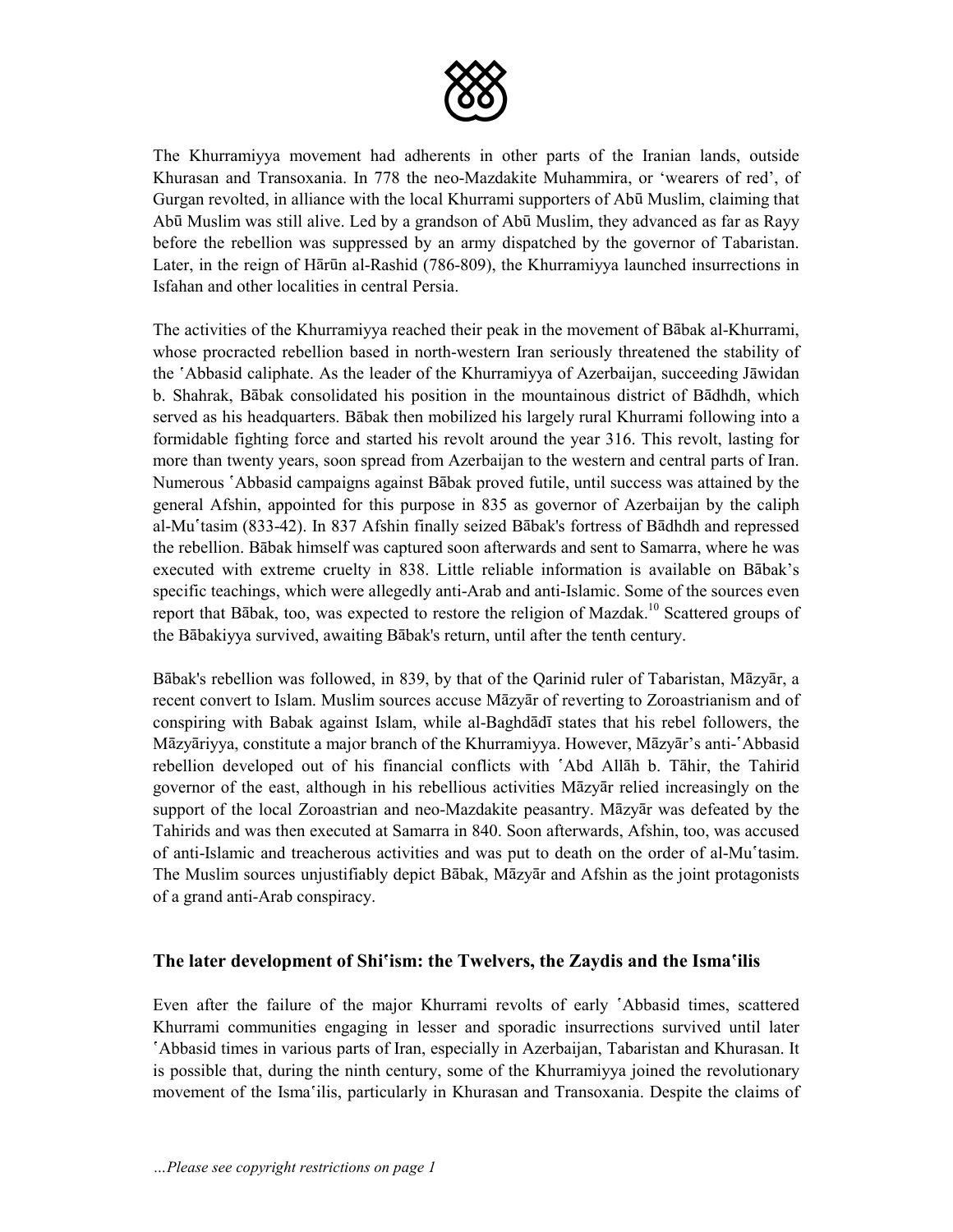

Nizām al-Mulk and other Sunni authors hostile towards the Isma<sup>s</sup>ilis, however, Isma<sup>s</sup>ilism should nor be viewed as a continuation of the neo-Mazdakite Khurramiyya, although the two movements shared a common enmity towards the 'Abbasids. Needless to say, as Shi'ite Muslims, the Isma'iliyya could not subscribe to the anti-Arab, and more importantly, anti-Islamic teachings of the Khurramiyya.

Indeed, Shi<sup>s</sup>ism provided another type (like Kharijism, an Islamic type) of opposition to the established caliphate. By 760 the remnants of the radical Kaysaniyya, who had earlier been mainly aborted in the *`Abbasid da'wa* (see Chapter 1), had either disintegrated or had joined the Imāmiyya branch of Shi'ism, which had earlier been greatly overshadowed by the Kaysāniyya movement. The Imāmiyya, who traced the imamate through a Husaynid Fatimid line of imams in the progeny of al-Husayn b.  $\Delta$ l $\bar{\Lambda}$ , began to acquire prominence under the leadership of the Imam Ja'far al-Sādiq (d.765), who firmly established Imāmi Shi'ism as a distinctive religious communiy on a quiescent basis.

Prescribing *taqiyya* (the precautionary dissimulation of religious beliefs), Ja'far al-Sādiq further taught that the sinless and infallible Shi<sup>s</sup>ite imam did not have to rise against the unjust rulers of the time, as believed by the early Kufan Shī<sup>s</sup>a and the contemporary Kaysāniyya and Zaydiyya, even though the caliphate too belonged by divine right to the Shi<sup>s</sup>ite imam. Refrainment from all anti-regime activity became the hallmark of the politically moderate Imāmiyya, later designated as the Ithn a 'Ashariyya or the Twelvers.

The legitimist Imamiyya branch of Shi'ism, with its anti-revolutionary quietism, had already spread from its original Kufan stronghold to the garrison town of Qum, in central Persia, in the time of Jaâfar a1-Sdiq, marking the initiation of the Immiyya sectarian movement in the Iranian world. An Arab clan of the Kufan Ashā'ira, or colonists, had settled in Qum in the late Umayyad period, and by the end of the eighth century the local descendants of these Ash $\bar{a}$  ira had become ardent Imāmi Shi'ites. Thus Imāmi Shi'ism was introduced to Persia by the Arab Ashā'ira, who dominated the religious scene in Qum for some three centuries. Madelung has skilfully described the subsequent development of early Imāmi Shi'ism in the Iranian world.<sup>11</sup> Qum remained solidly Imami and became the chief centre of Imami traditionalism in the ninth century. Later, the theological school of Qum played an important role in the development of Twelver Shi'ism. Qum also influenced the development of Imami (Twelver) communities in other parts of central Persia during the ninth century, notably at Rayy, which remained the second most important Imāmi city there until the Mongol times.

In Khurasan, Imāmi Shi'ism spread during the ninth century. An Imāmi community already existed in Tus when  $\hat{\;}$ Alī al-Ridā, the eighth imam of the Twelver Shī $\hat{\;}$ a, died and was buried there in 818. The 'Abbasid caliph al-Ma'mūn (813-33) had appointed 'Alī al-Ridā as his heir apparent as part of his conciliatory policies towards the Shi'ites and the 'A1ids. Moreover, Nishapur became one of the earliest centres of Imāmi thought in the eastern Iranian lands, due mainly to the activities of al-Fadl b. Shadhan, a learned imam; traditionalist, jurist and theologian, who died around 873. In Transoxania, the Imāmiyya were present from the later ninth century; and by the early tenth century, Immi thought of a somewhat independent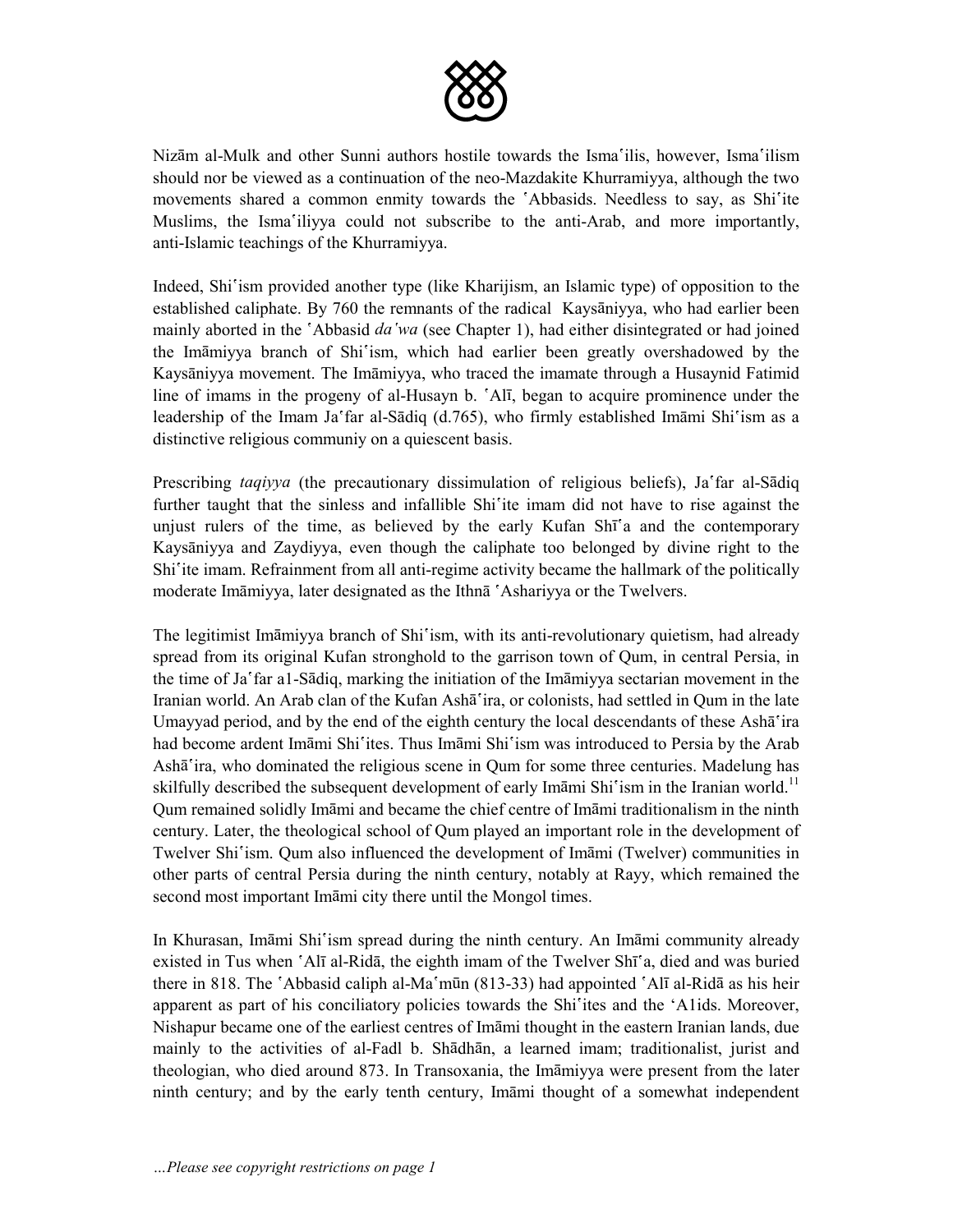

nature was propagated in Central Asia, from Samarkand, by Muhammad b. Mas'ūd al-Ayyshi.

The Ispahbadiyya Bawandids of Tabaristan were the first Iranian dynasty to adhere to Immi Shi<sup>s</sup>ism from the middle of the eleventh century. However, the Iranian Imamiyya found greatest protectors in the Buyids, who were originally Zaydis but in later times perhaps leaned towards Imāmi Shi'ism. By the end of the Buvids' tutelage of the 'Abbasids in the eleventh century, small Imāmi (Ithnā 'Ashari) communities of minority status were widely dispersed throughout the Iranian lands and Central Asia. Mainstream Imāmi Shi'ism achieved its greatest success in the predominantly Sunni Iranian lands when, in 1501, it was imposed as the official creed on Safavid Iran, while Sunni orthodoxy continued to prevail in Central Asia.

The Zaydiyya, another major branch of Shi'ism, appeared as a sectarian movement in the Iranian world during early *`Abbasid times*, though its impact there proved to be somewhat marginal. Zaydi Shi'ism arose from an anti-Umayyad revolt that Zayd b.  $\Delta I_{\text{I}}$ , an uncle of Ja'far a1-Sādiq, had staged at Kufa in 740. The supporters of this abortive revolt, the earliest Zaydiyya, retained the politically militant but religiously moderate stance of the early Kufan Shī<sup>s</sup>a. Thus the Zaydiyya, by contrast to the Imāmiyya, developed into a revolutionary movement and the pretenders to the Zaydi imamate were expected to rise, sword in hand, against the illegitimate rulers of the time.

The earliest activities of the Zaydiyya in the eastern lands, including the insurrection of Zayd's son Yahyā (d. 743) in Khurasan, did not lead to any lasting sectarian results. The later spread of Zaydi Shi'ism in northern Iran was greatly helped by the emigration of a number of âAlids to the coastal region along the southern shores of the Caspian Sea, where they sought refuge from  $\Delta$ bbasid persecution both in the coastal lowlands and in the mountains. In early Abbasid times, Tabaristan (Mazandaran), the most populous of the Caspian provinces, was inhabited mainly by the Daylamites, who had not yet converted to Islam. And it was in Ruyan and other areas of western Tabaristan that Zaydi Shi'ism, based on 'Alid rule and Daylamite aspirations for autonomy, began to spread from around the middle of the ninth century. Many of this region's âAlid rulers in time came to be acknowledged as imams and *dâ¯s* by the Caspian Zaydi community, which developed independently of the Zaydi community of Yemen, another major stronghold of Zaydism.<sup>12</sup>

In 864 the people of western Tabaristan revolted against the fiscal exactions of the Tahirid governors of the eastern lands, and they invited the Hasanid al-Hasan b. Zayd (d. 884) from Rayy, to become their leader. Al-Hasan soon seized all of Tabaristan and established Zaydi âAlid rule in the Caspian provinces, adopting the tide of *al- dâ¯ ila ul-haqq* (He Who Summons to the Truth). The subsequent attempts of the 'Abbasids and the Tahirids to regain Tabaristan were repelled by al-Hasan with the local help of the Daylamites. However, al-Hasan's brother and successor, Muhammad b. Zayd, was killed in 900 in a battle with the Sunni Samanids, who temporarily extended their rule over the region.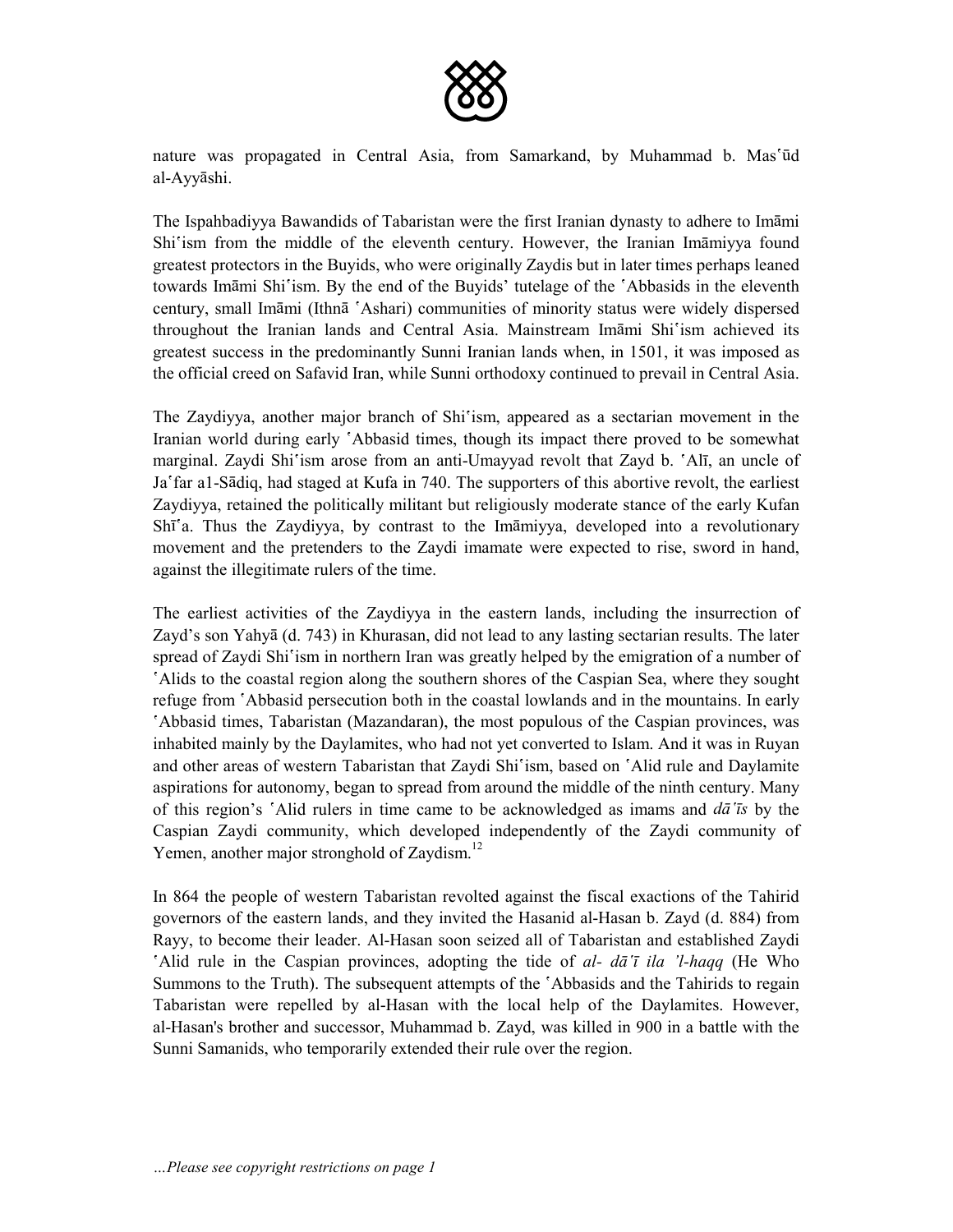

In 914 Zaydi <sup>o</sup>Alid rule was restored in Tabaristan by the Husaynid alHasan b. <sup>o</sup>Al<sup> $\bar{a}$ </sup>l al-Utrush, known as al-Nāsir li 'l-Haqq. Al-Nāsir converted to Zaydism large numbers of people who had not yet even embraced Islam; and, with their support, he reconquered Tabaristan from the Samanids. Al-Nāsir came to form a distinct community of the Caspian Zaydiyya, known as the Nasiriyya. These were separate from the Qasimiyya adherents of the school of the Medinan Zaydi imam al-Qāsim b. Ibrāhim (d. 860), whose teachings had earlier been transmitted to northern Iran. The division of the Caspian Zaydi community into the Gilite Nāsiriyya and the Daylamite Qāsimiyya proved permanent, also splitting 'Alid rule into two branches there. The Iranian Zaydiyya had their golden age under the Buyids, who patronized the Zaydi 'Alids of the Caspian provinces. It was also under the Buyids that Rayy became an important centre of Zaydi learning. Zaydism does not seem to have had any lasting success in Central Asia, while in Khurasan it acquired some temporary support among the 'Alids of Bayhaq. Indeed, the Caspian provinces remained the main Iranian stronghold of Zaydi Shi<sup>s</sup>ism. By the early Safayid decades, the surviving Zaydi communities of that region, too, had all gone over to Twelver Shi'ism.

Isma<sup>s</sup>ilism, another major and revolutionary branch of the Shī<sup>s</sup>a, had a greater and more far-reaching impact on the Iranian lands than the Zaydiyya movement, though its success there was ultimately checked by Sunni orthodoxy assisted by the arrival of the all-conquering Mongols. The Isma iliyya, retrieving much of the revolutionary zeal of the earlier Kaysaniyya and Khurramiyya, split off from the rest of the Imamiyya on the question of the Imam Ja'far al-Sādiq's succession. Led by a line of imams descended from al-Sādiq's eldest son Isma'il, the Isma<sup>s</sup>ili *da* 'wa was organized as a secret and revolutionary Shi<sup>s</sup>ite movement bent on uprooting the 'Abbasids.

The central leadership of the early Isma'ili movement soon came to be based for a while in Khuzistan, in south-western Iran, from where *dâ¯s* were dispatched to various localities. The efforts of these central leaders to transform the original Isma'ili splinter groups into a greatly expanded and united movement began to bear fruit around 873. It was at that time that numerous Isma<sup>s</sup>ili *da*<sup>*r*</sup>*s* began to appear in many regions of the Arab and Iranian worlds; and their converts soon attracted the attention of the *`Abbasids* and Muslim society at large as the Carmathians or Qaramita, named after Hamdan Qarmat, the chief local leader of the movement in southern Iraq. However, the name Qarmati came to be applied indiscriminately also to the Isma<sup>s</sup>ili communities outside Iraq. At that time, the Isma<sup>s</sup>ili *da wa* was preached in the name of the absent Muhammad b. Isma<sup>s</sup>il b. Ja<sup>s</sup> far al-Sadiq, the seventh Isma<sup>s</sup>ili imam, whose return as the eschatological Mahdi was eagerly awaited.

The Isma<sup>s</sup>ili *da wa* was extended during the 870s to the Iranian lands. And there, the *da wa* was initially established in Jibal or western Iran. Khalaf al-Hallaj, the first  $d\bar{a}$ <sup>'</sup> to f Jibal, set up his headquarters at Rayy, from where the *da wa* spread to Oum, Kashan and other areas of central Iran under Khalaf's successors. Meanwhile, the *daâwa* had become active in Fars and southern Iran under the supervision of Hamdan Qarmat and his chief assistant, 'Abdan. The da *wa* was officially taken to Khurasan during the first decade of the tenth century, although earlier it had been introduced there on the personal initiative of Ghiyth, one of the chief *dâ¯s*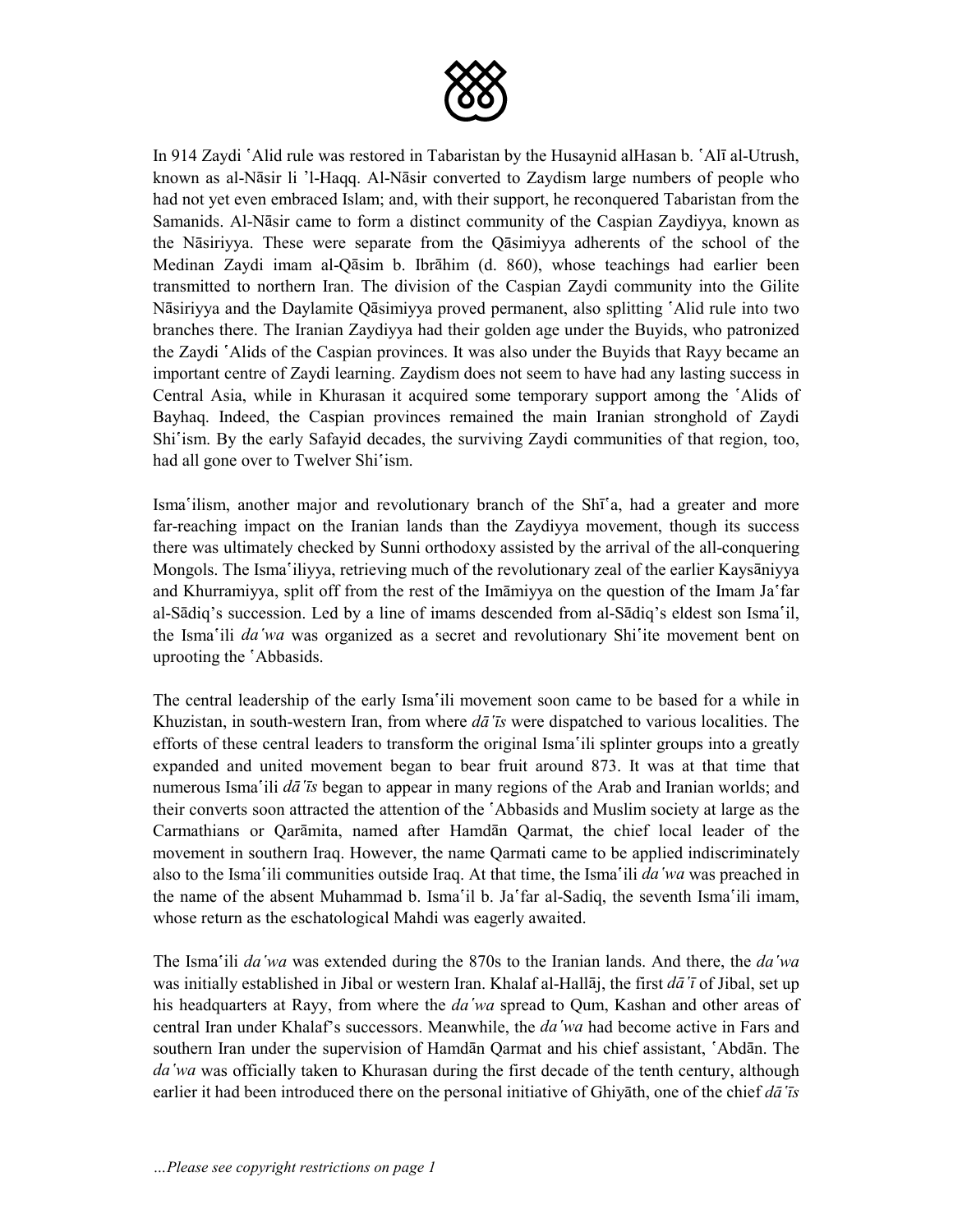

of Jiba1. Abū `Abd Allāh al-Khādim, the first chief *dā* '*ī* of Khurasan, established his regional headquarters at Nishapur. The third *dā*<sup>†</sup> of Khurasan, al-Husayn b. <sup>^</sup>Alī al-Marwazi, who had earlier been a prominent commander in the service of the Samanids, transferred the regional seat of the *da''wa* to Merv al-Rudh, also spreading Isma'ilism to Talaqan. Herat, Gharchistan, Ghur and other eastern areas. Al-Marwazi's successor, Muhammad b. Ahmad al-Nasafi al-Nakjshabi, a native of the Central Asian district of Nakshab, settled in Bukhara and spread the *daâwa* throughout Transoxania, also penetrating briefly the inner circles of the Samarid court. Al-Nasafi, a brilliant philosopher, was also responsible for introducing a form of Neoplatonism into Qarmati-Isma'ili thought. $13$ 

In the Iranian lands, the Ismaili *daâwa* was originally addressed to the rural population, and the first *dâ¯s* in Jibal concentrated their efforts on the villagers around Rayy. By contrast to their positive response to the neo-Mazdakite Khurramiyya movement, however, the peasantry of the Iranian lands was not attracted in large numbers to the Shi<sup>s</sup>ite Islamic message of the Ismaâilis during the ninth century. The early realization of the movement's failure to acquire a large popular following which could be led in open revolt against the local authorities, as had been the case in the Arab lands where villagers and tribesmen had converted to Isma'ilism in large numbers, led to a new *da'wa* policy for the Iranian world. According to this policy, implemented especially in Khurasan and Transoxania, the *dâ¯s* henceforth directed their efforts towards the elite and the ruling classes. This policy, too, failed to have any lasting success, although Abū Hatim al-Razi (d. 934), the fifth  $d\bar{a}$ <sup>†</sup> of Jibal, did manage temporarily to win the allegiance of several amirs and rulers of Jibal and the Caspian region; and, in Khurasan and Transoxania, numerous notables were converted, including the commander al-Marwazi, who himself became a chief local *dâ¯* there. The brief success of this policy in Central Asia reached its climax in the conversion of the Samanid amir, Nasr II (914-43), and his vizier through the efforts of the  $d\bar{a}^{\dagger}$  al-Nasafi. This success could not be tolerated, however, by the Sunni 'ulama' (religious scholars) and their Turkish military allies in the Samanid state. They reacted by deposing Nasr II, under whose son and successor, Nūh I (943-54), al-Nasafi and his chief associates were executed in 943 and their followers massacred.

Meanwhile, the unified Isma'ili movement had experienced a major schism in 899. It was at that time that the movement's central leader, 'Abd Allāh ('Ubayd Allāh) al-Mahdi, the future founder of the Fatimid caliphate, openly claimed the Isma'ili imamate for himself and his predecessors, the same central leaders who had organized and led the movement after Muhammad b. Isma'il. 'Abd Allāh also explained that the movement had hitherto been spread on the basis of Muhammad b. Isma'il's role as Mahdi merely to protect the true identity of the central leaders who were continuously sought by the 'Abbasids. The declarations of 'Abd Allah split the movement into two factions. One faction, later designated as Fatimid Isma'ilis, accepted 'Abd Allāh's claims, upholding continuity in the Isma'ili imamate. A dissident faction, based in Bahrain and southern Iraq and lacking a united leadership, refused to recognize  $A$ bd Allāh and his predecessors, as well as his successors on the Fatimid throne, as imams; they retained their original belief in the role of Muhammad b. Isma'il as Mahdi. Henceforth, the term Qaramita came to be generally applied to these dissident sectarians, who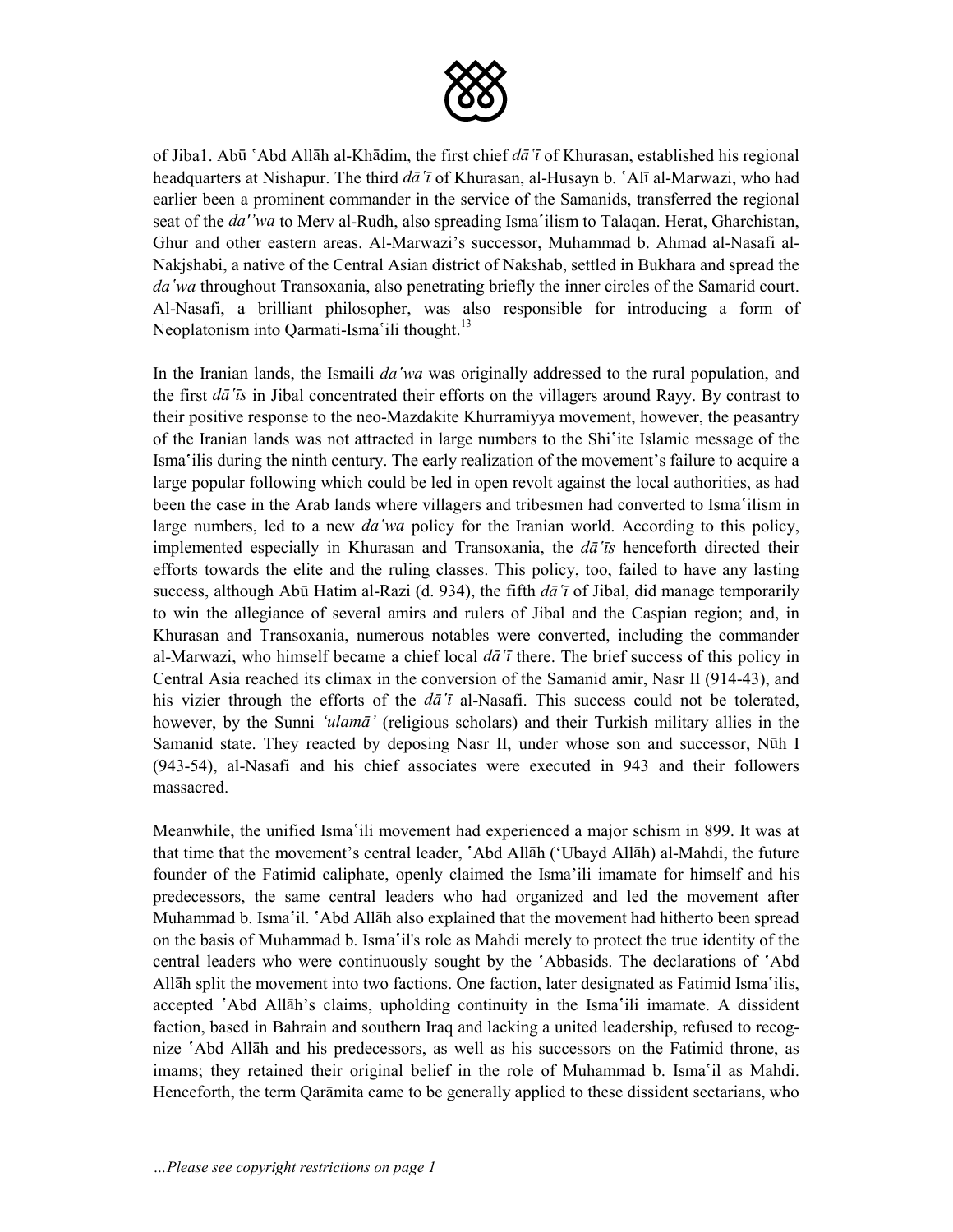

never recognized the Fatimid caliphs as their imams.<sup>14</sup> Within the Iranian lands, the Isma'ilis of Jibal mainly joined the Qarmati faction, which had adherents also in Azerbaijan and western Persia. In Khurasan and Transoxania, both wings came to be represented, though the Qarmatis predominated until the middle of the eleventh century. The *d'ais* al-Rzi and al-Nasafi, who engaged in a complex scholarly discourse, were Qarmatis. These *dais* of the Iranian lands, and Abū Ya'qūb al-Sijistāni who later led the *da* 'wa in Khurasan and his native Sistan, played an important part in developing the Ismaâili-Qarmati thought of this early period, which left a lasting influence on the intellectual activities of the later Isma<sup>s</sup>ilis.

By the final decades of the eleventh century, the Qarmati communities of the Iranian lands had either disintegrated or joined the Fatimid Isma'ili *da'wa*. In 1094 the Persian Isma'ilis became the main supporters of the Nizariyya branch of Isma'ilism, severing all ties with the Musta'liyya branch, which continued to be led by the Fatimid caliphs. The Nizari Isma'ilis of the Iranian lands were soon organized by Hasan-i Sabbah into a revolutionary force with numerous inaccessible mountain strongholds, reminiscent of the strategy adopted by some of the earlier Khurrami groups. Being opposed to the alien rule of the Seljuq Turks, the Iranian Nizaris launched an armed revolt against the Seljuq sultanate and succeeded in asserting their control over various parts of Iran, especially in Daylaman and Kuhistan in south-eastern Khurasan, until they too, like the 'Abbasids, became victims of the Mongol invasions and irrevocably lost their political power in 1256.

#### **The beginnings of the disintigration of the âAbbasid caliphate in the east**

Unlike the Hāshimiyya-'Abbāsiyya sectarian movement which succeeded in supplanting Umayyad rule, none of the other religio-political movements of the eighth and ninth centuries discussed here could successfully challenge the hegemony of the  $\Delta$ Abbasids in the eastern lands of the caliphate. Moreover, none of the early anti-'Abbasid insurrections resulted in the separation of any territory from the caliphal domains for any extended period of time. As a result, the territorial integrity of the 'Abbasid caliphate remained intact until after the middle of the ninth century. In the meantime, important developments were taking place, both at the centre of caliphal power in Iraq and in the provincial peripheries, which eventually brought about the fragmentation of the 'Abbasid caliphate. It was under such circumstances that independent dynasties, devoid of any specific religious affiliation, starting with the Saffarids, appeared in the eastern Iranian lands, also initiating the revival of Iranian sentiment and culture.

For almost seven decades after the establishment of the  $\Delta$ Abbasid dynasty, Iran was governed by various eastern governors appointed from Iraq. These governors remained unswervingly loyal to the caliph at Baghdad, citing his name on coins and in the *khutba* (Friday worship oration) and sending him taxes and tributes. Starting with the appointment in 821 of Tāhir b. al-Husayn, four generations of the Tahirid family ruled for some fifty years from Khurasan as governors of the lands east of Iraq. Many Tahirids also held office in Iraq itself. Contrary to the views of some modern scholars, however, the Tahirids cannot be regarded as the first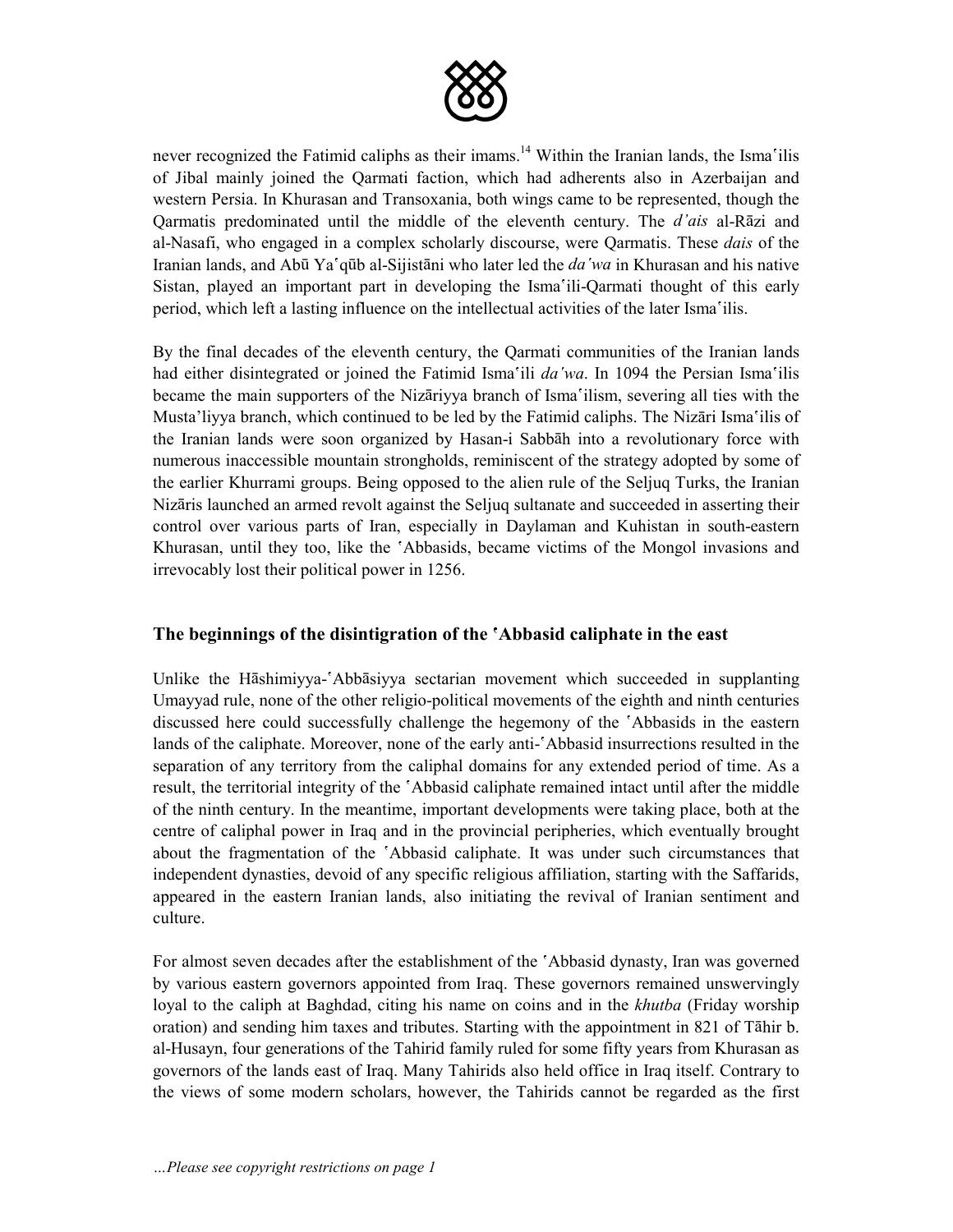

autonomous dynasty of the Iranian world in their time. As Bosworth has explained in many of his studies,<sup>15</sup> the Tahirids, too, remained loyal servants of the 'Abbasids, respecting the constitutional rights of the caliphate. They were also highly Arabized in culture and outlook, like many other landowning aristocratic Persians who had fully assimilated into the Arabo-Islamic culture of the period. Nevertheless, it may be admitted that the hereditary rule of the Tahirids, who were of Persian *dihqn* origins and tolerated the Persian language in their entourage, did at least indirectly encourage the resurgence of Persian language and culture in their entourage. It was an altogether different matter with the Saffarids, the next dynasty to appear on the political scene in the eastern Iranian world.

As a result of the problems created by the Turkish slave soldiers and their commanders who had come to play an increasingly important role in the central affairs of the caliphate, especially during the anarchy of the Samarra period, caliphal control over the outlying provinces had become seriously weakened by the middle of the ninth century. This allowed new political powers, based on military force, to assert themselves on the fringes of the caliphate. It was also at this time that Zaydi 'Alid rule was established in Tabaristan, and the Ismaâilis and the Zanj (black slaves) launched their insurrectional activities in Iraq itself. But the Saffarids, based in Sistan, were the first of such major military powers to appear in the Iranian world, establishing a dynasty and separating vast territories from the 'Abbasid domains. The disintegration of the  $\Delta$ bbasid caliphate and the rise of independent dynasties, which revived Iranian 'national' sentiment, had now begun.

Ya'qūb b. Layth (867-79), known as al-Saffar (The Coppersmith), who founded the Saffarid dynasty, was of plebeian origins and lacked specific religious convictions, though he was accused of Kharijite leanings; the later author Nizām al-Mulk depicts him also (on dubious grounds) as a crypto-Isma'ili. He had gradually risen to a leading position in the 'ayyar'<sup>16</sup> bands of Sistan, which drove out the Tahirid amir. In 861 Ya'qūb himself was proclaimed amir of Sistan. He thereupon proceeded to consolidate his position within the province before conducting, a number of military campaigns in what is now Afghanistan and against the Kharijites. Subsequently, Ya'qūb directed his attention against the caliphal territories in Iran. In 873 he entered Nishapur and ended Tahirid rule in Khurasan; then he seized Fars in 875 and came close to taking Baghdad itself. Ya'qūb died in 879 in Khuzistan. Saffarid power reached its zenith under Ya'qūb's brother and successor, 'Amr (879-900). 'Amr was eventually defeated, in 900, in Transoxania by the Samanids and sent to Iran where he was executed. Henceforth, the authority and the territories of the Saffarids diminished rapidly, eventually becoming largely restricted to Sistan.

Another development of great importance that occurred during the final decades of the ninth century was the revival of New Persian literature and culture, initiated through the efforts of Ya<sup> $\alpha$ </sup> aūb b. Layth and his brother  $\beta$ Amr, who had court poets composing Persian verse for the first time since the Arab invasion of Iran. Soon, the plebeian Saffarids were also equipped with a royal Iranian genealogy. The early Saffarids, indeed, pioneered the renaissance of a specifically Irano-Islamic culture based on the 'national' aspirations of the Islamized Iranians,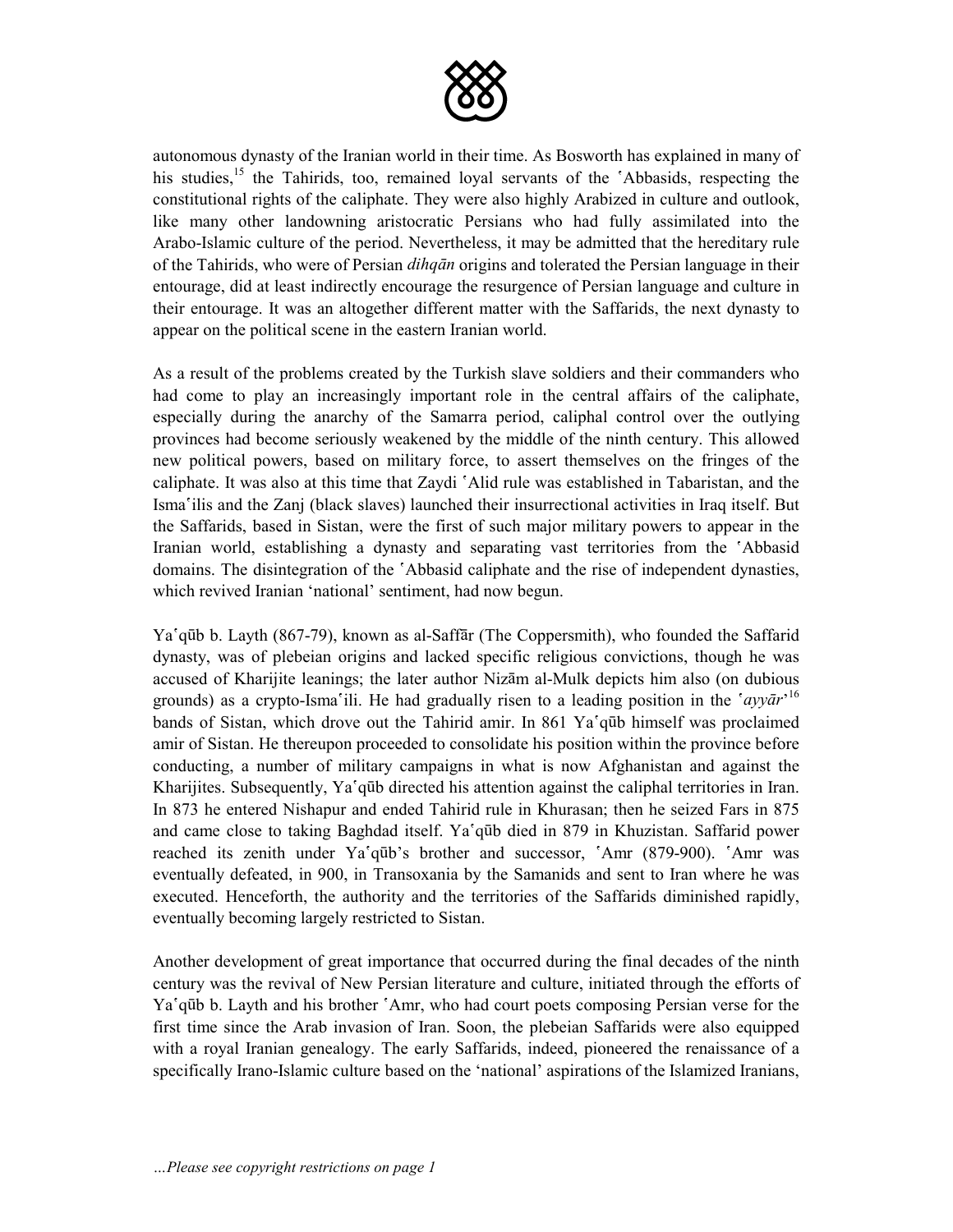

who had continued to be aware of their Iranian identity and culture during the centuries of Arab domination $17$ 

The  $\Delta$ Abbasids survived as the spiritual heads of the Islamic world, over which they no longer exercised any political control. The rise of the Buyids in western Iran and in Iraq, and their subsequent internal and dynastic strife, permitted the formation of a number of Turkish dynasties in the east; dynasties like the Ghaznavids, the Karakhanids and, most significantly, the Seljuqs, who now established their own rule over the Iranian lands. When the Seljuqs entered Baghdad in 1055, ostensibly to liberate the 'Abbasid caliph from the Shi<sup>s</sup>ite Buyids' tutelage, a new Turkish period had started in the Islamic history of the Iranian world. The Seljuqs became the new champions of Sunni orthodoxy and sought caliphal approval in order to legitimize their own rule. Thus the *`Abbasids* were once again permitted to survive.

The appearance of Turkish dynasties in the eleventh century also checked the rapid resurgence of Persian culture. This renaissance had, however, become irrevocable by that time. Nasir-i Khusraw, the renowned Isma'ili philosopherand *da*<sup>†</sup> in Khurasan and Badakhshan during the late eleventh century composed all his works in Persian. He is also ranked among the foremost Persian poets. Moreover, the highly Islamized Iranian Nizaris of the Alamut period from early in the 1090's adopted Persian as the language of their religious writings, an unprecedented choice for a medieval Shi<sup>s</sup>ite community. Indeed, the antecedents of the anti-Seljuq revolt of the Iranian Nizaris can be traced not only to the Shi'ite and anti-`Abbasid movement of the earlier Isma`ilis but also to the Iranian 'national' elements fostered by the Saffarids and other Iranian dynasties. The Turkish rulers themselves were soon influenced by aspects of Persian culture; thus the learned vizier Nizam al-Mulk composed his *Siysat-nma* [Book of Statecraft] for the Great Seljuq sultan Malik Shah in Persian. The Seljuqs were superseded by other dynasties in the Iranian world, whereas the Abbasid caliphate enjoyed a revival of power and survived in Baghdad until 1253, mainly due to the importance of the caliph's moral authority for Sunni Muslims. Yet in the end, the Abbasids of Baghdad, too, succumbed to the all-conquering pagan Mongols.

#### **Bibliography and References**

| AMORETTI, B. S. 1975. Sects and Heresies. In: The Cambridge History of Iran, Vol.4,             |
|-------------------------------------------------------------------------------------------------|
| pp.481-519                                                                                      |
| ANON, 1976 Tārikh – i Sistān, English tr. Milton R. Gold, The Tārikh-e Sistān, Rome             |
| AL-ASH'ARI. 1929-30. Magālāt al-Islāmiyyin. Ed. H Ritter. Istanbul, 2 vols.                     |
| AL-BAGHDĀDI. 1328/1910. Al-Farq bayn al firaq. Ed. M. Badr. Cairo. Partial English tr. A. S.    |
| Halkin, Moslem Shisms and Sects, Part 2. Tel Aviv, 1935.                                        |
| BARTOLD, W. 1968. Turkestan down to the Mongol Invasion, 3rd ed., with an additional ch. tr. T. |
| Minorsky, ed. with further addenda and corrigenda by C. E. Bosworth. London.                    |
| BOSWORTH, C. E. 1968. Ststān under the Arabs. From the Islamic Conquest to the Rise of the      |
| <i>Saffārids (30-250/651-864)</i> . Rome.                                                       |
| ----------1975. The Tāhirids and Saffārids. In: The Cambridge History of Iran, Vol. 4,          |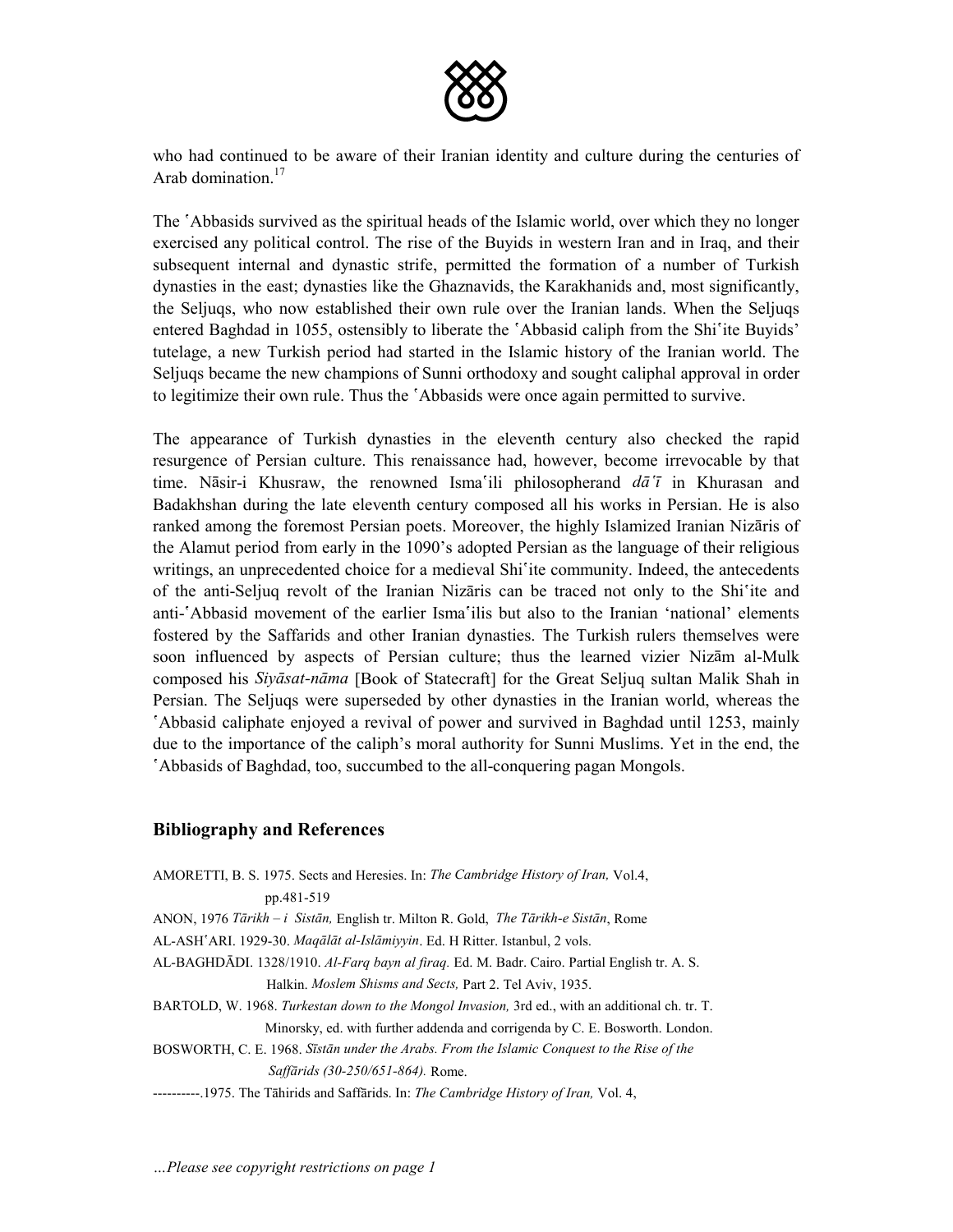

pp. 90-135

| ----------.1977. The Medieval History of Iran, Afghanistan and Central Asia. London.                              |
|-------------------------------------------------------------------------------------------------------------------|
| ----------.1978-9. The Interaction of Arabic and Persian Literature and Culture in the 10 <sup>th</sup> and Early |
| 11 <sup>th</sup> Centuries. In: al-Abhāth, Vol. 27, pp. 59-75, reprinted in C. E. Bosworth, Medieval              |
| Arabic Culture and Administration (London, 1982), no. VIII.                                                       |
| ----------1994. The History of the Saffarids of Sistan and the Maliks of Nimruz (247/861 to                       |
| 949/1542-3) Costa Mesa, Calif./New York.                                                                          |
| DAFTARY, F. 1990. The Ismāīlīs. Their History and Doctrines. Cambridge.1993.                                      |
| ---------. A Major Schism in the Early Ismā'īlī Movement. SI, Vol. 77, pp. 123-39.                                |
| DANIEL, E. L. 1979. The Political and Social History of Khurasan under Abbasid Rule, 747-820                      |
| Minneapolis/Chicago.                                                                                              |
| $EI^2$ , arts. Ismā'īliyya; Khurramiyya; Mā warā' al-nahr.                                                        |
| EIr, arts. 'Abbasid Caliphate in Iran; 'Alids of Tabarestan, Daylaman, and Gilan; Babak Korrami;                  |
| Carmathians.                                                                                                      |
| FRYE, R. N. 1975. The Golden Age of Persia. The Arabs in the East. London.                                        |
| GARDIZI, 'ABD AL-HAYY B. AL-DAHHAK. 1347/1968. Zayn al-akhbār. Ed. 'Abd ail-Hayy                                  |
| Habibi. Tehran.                                                                                                   |
| HALM, H. 1982. Die islamische Gnosis. Zürich/Munich.                                                              |
| IBN AL-NADI, ABU'L-FARAJ MUHAMMAD B. ISHĀQ AL-WARRĀQ. 1973. Fihrist. Ed.                                          |
| M. R. Tajaddud, 2nd ed. Tehran.                                                                                   |
| MADELUNG, W. 1965. Der Imām al-Qāsim ibn Ibrāhim and die Geaubenslehre der Zaiditen.                              |
| Berlin.                                                                                                           |
| --------. 1988. Religious Trends in Early Islamic Iran. Albany, New York.                                         |
| MINORSKY, V. 1932. La domination des Dailamites. Paris                                                            |
| NARSHAKHI. 1955. Tärikh-i Bukhārā. English tr. and commentary R: N. Frye, The History of                          |
| Bukhara. Cambridge, Mass.                                                                                         |
| AL-NĀSHI' AL-AKBAR. 1971. Masā il al-imāma. Ed. J. van Ess. Beirut.                                               |
| AL-NAWBAKhTI. 1931. Firaq al-Shī'a. Ed. H. Ritter. Istanbul.                                                      |
| NIZĀM AL-MULK. 1978. Siyar al-mulūk (Siyāsat-nāma). English tr. H. Darke, The Book of                             |
| Government or Rules for Kings, 2nd ed. London.                                                                    |
| AL-QUMMI. 1963. Al-Maqālāt wa 'l-firaq. Ed. M. J. Mashkūr. Tehran.                                                |
| AL-RAZI. 1988. Kitāb al-Zīna. Ed. 'A. Sallūm al-Sāmarrā'ī in his al-Ghuluww wa 'l-firaq                           |
| al-ghāliya, 3rd ed. Baghdad.                                                                                      |
| RYPKA, J., et al. 1968. History of Iranian Literature. Dordrecht.                                                 |
| SADIGHI, G. H. 1938 Les Mouvements religieux iraniens au IIe sièdle de l'hégire. Paris                            |
| AL-SHAHRASTĀNĪ. Al-Miwal wa 'l-nihal. Partial English tr. A.K. Kazi and J. G. Flynn, Muslim                       |
| Sects and Divisions. London, 1984. Partial French Tr. D. Gimaret and G. Monnot,                                   |
| Livre de religions et des sects. Paris, 1986.                                                                     |
| SHARON, M. 1983. Black Banners from the East. The Establishment of the 'Abbāsid State.                            |
| Incubation of a Revolt. Jerusalem/Leiden.                                                                         |
| SPULER, B. 1952. Iran in früh-islamischer Zeit. Politik, Kultur, Vervaltung und öffentliches                      |
| leben zwischen der arabischen und seldschukischen Erorberung 633 bis 1055.                                        |
| Wiesbaden.                                                                                                        |
| STERN, S. M. 1960. The Early Ismā'īlī Missionaries in North-West Persia and in Khurasan and                       |
|                                                                                                                   |
|                                                                                                                   |